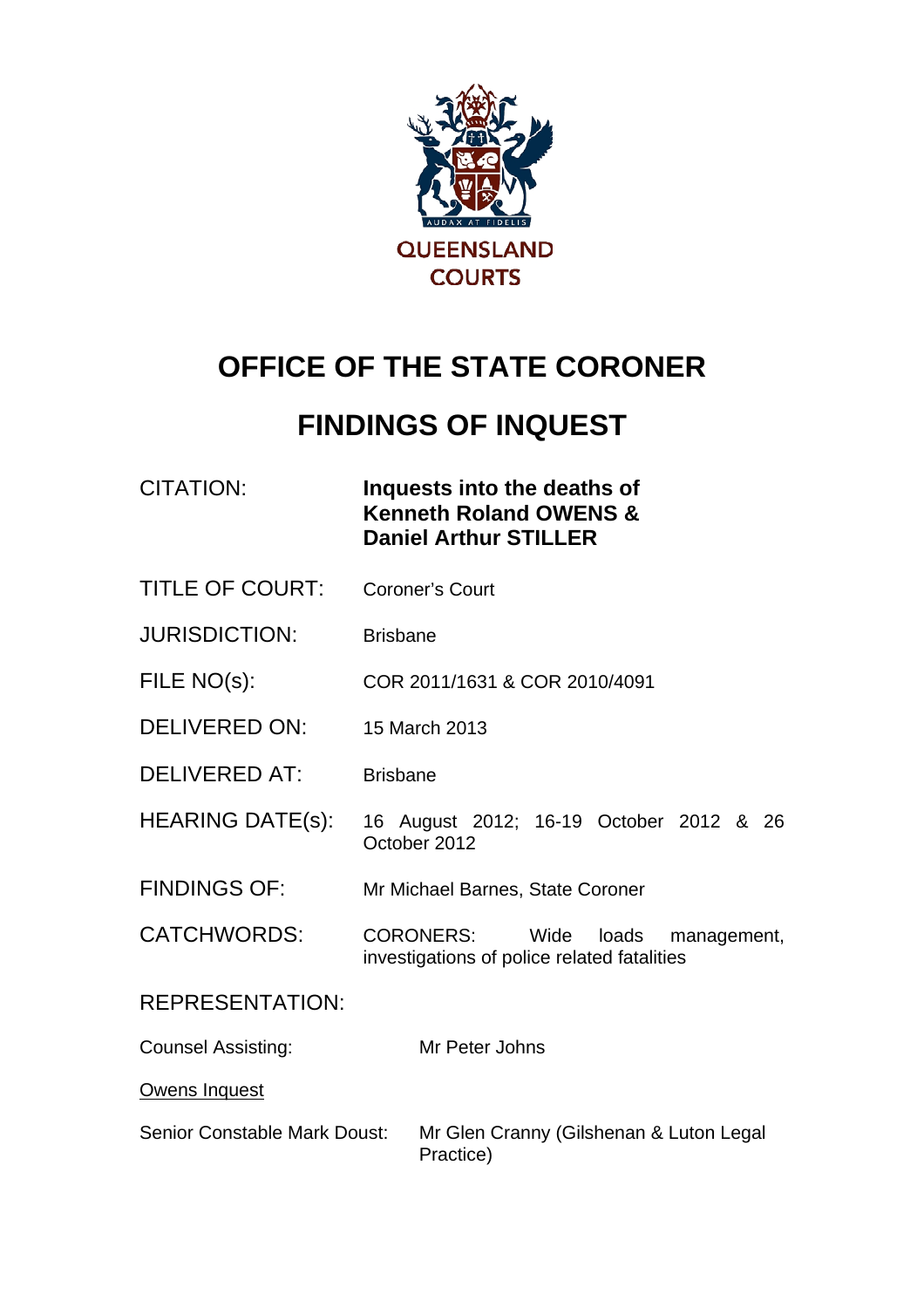| <b>Commissioner of Queensland</b><br><b>Police Service:</b> | Mr Wayne Kelly (QPS Solicitors Office)                    |
|-------------------------------------------------------------|-----------------------------------------------------------|
| <b>Stiller Inquest</b>                                      |                                                           |
| Wife of Deceased:                                           | Mr Andrew McGinness (McGinness &<br>Associates)           |
| Mr John Dodd:                                               | Mr Richard King (instructed by Potts & Co.<br>Solicitors) |
| Officers Mearns, Norrish, Stocker,<br>Lindsay & Sparkes:    | Mr Glen Cranny (Gilshenan & Luton Legal<br>Practice)      |
| Both Inquests                                               |                                                           |
| Department of Transport & Main<br>Roads:                    | Ms Susan Martin                                           |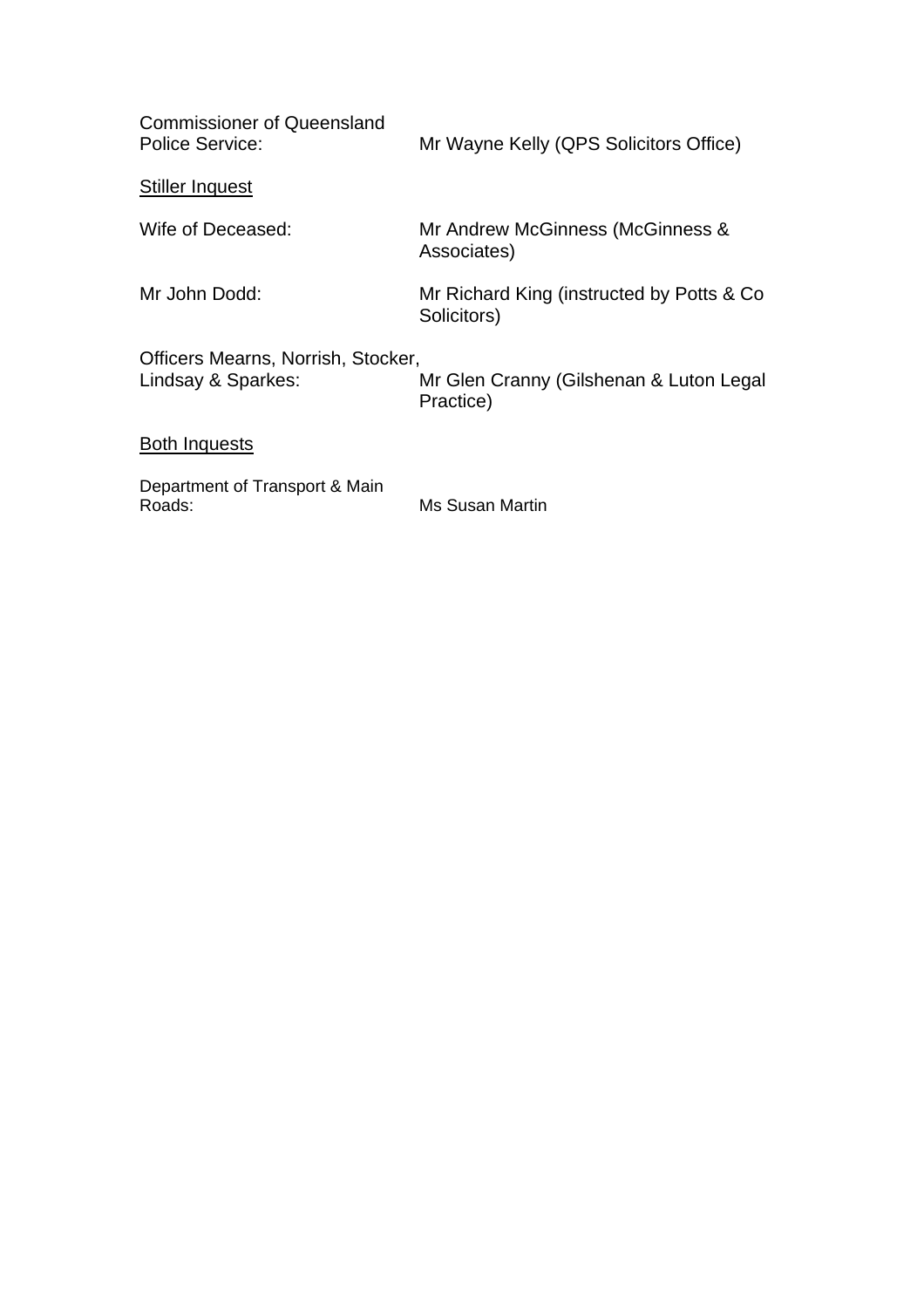#### **Table of Contents**

|                                                                                                                                                                                                                                      | 1              |
|--------------------------------------------------------------------------------------------------------------------------------------------------------------------------------------------------------------------------------------|----------------|
|                                                                                                                                                                                                                                      |                |
|                                                                                                                                                                                                                                      | 1              |
| The investigation <b>contract of the interval of the interval of the interval of the interval of the interval of the interval of the interval of the interval of the interval of the interval of the interval of the interval of</b> | $\mathcal I$   |
|                                                                                                                                                                                                                                      |                |
|                                                                                                                                                                                                                                      |                |
|                                                                                                                                                                                                                                      |                |
|                                                                                                                                                                                                                                      |                |
|                                                                                                                                                                                                                                      |                |
|                                                                                                                                                                                                                                      |                |
|                                                                                                                                                                                                                                      |                |
|                                                                                                                                                                                                                                      |                |
|                                                                                                                                                                                                                                      |                |
|                                                                                                                                                                                                                                      |                |
|                                                                                                                                                                                                                                      |                |
|                                                                                                                                                                                                                                      |                |
|                                                                                                                                                                                                                                      |                |
|                                                                                                                                                                                                                                      |                |
|                                                                                                                                                                                                                                      |                |
|                                                                                                                                                                                                                                      | 13             |
|                                                                                                                                                                                                                                      | 14             |
|                                                                                                                                                                                                                                      | 14             |
|                                                                                                                                                                                                                                      | 18             |
|                                                                                                                                                                                                                                      | 22             |
|                                                                                                                                                                                                                                      | 23             |
|                                                                                                                                                                                                                                      | 24             |
|                                                                                                                                                                                                                                      | 24             |
| Place of death <b>contract to the contract of the contract of the contract of the contract of the contract of the contract of the contract of the contract of the contract of the contract of the contract of the contract of th</b> | 26<br>26<br>26 |
|                                                                                                                                                                                                                                      | 27<br>27       |
|                                                                                                                                                                                                                                      |                |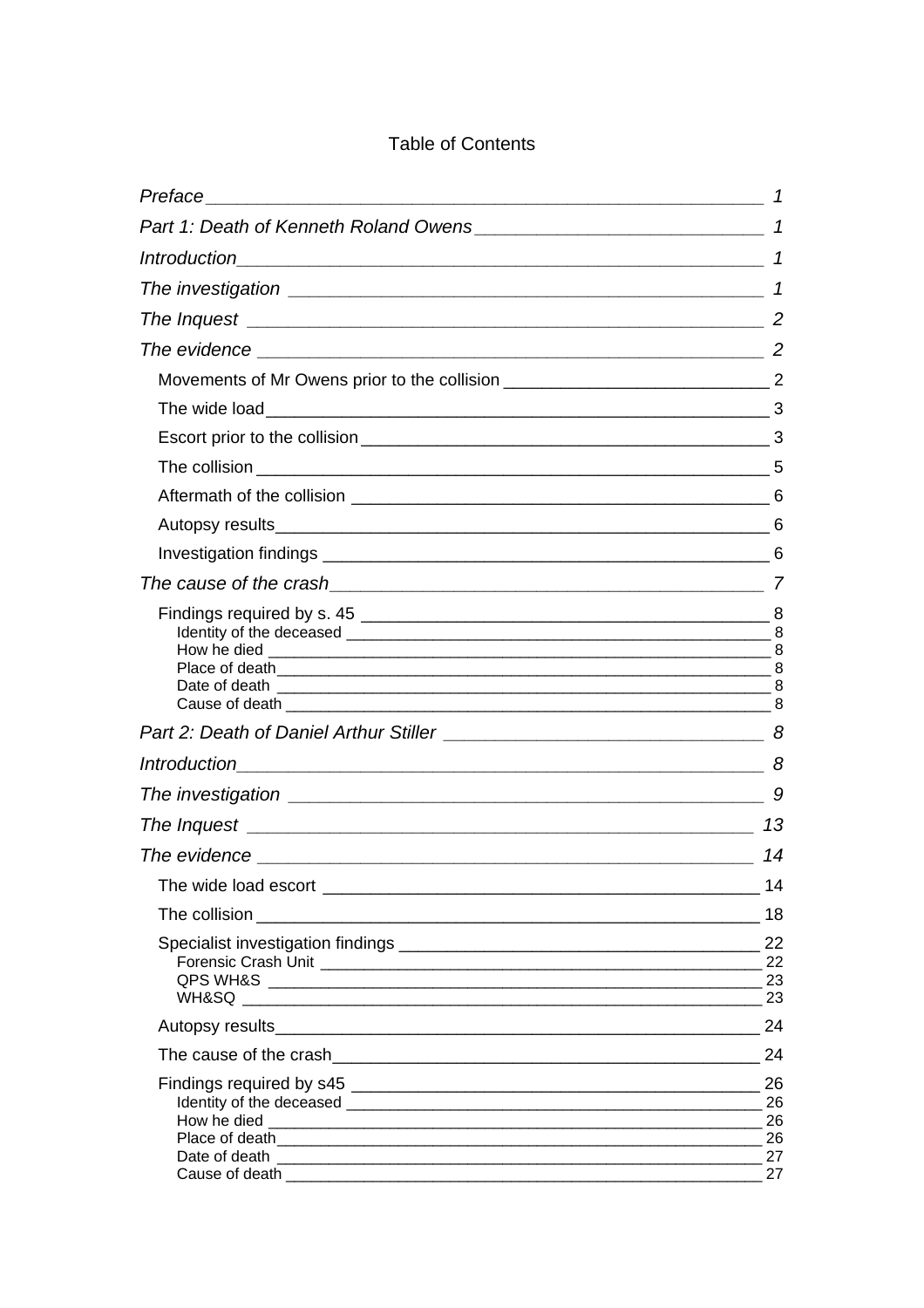| Part 3: Section 46 comments and recommendations                                      | 27 |  |
|--------------------------------------------------------------------------------------|----|--|
|                                                                                      | 27 |  |
|                                                                                      | 28 |  |
| Recommendation 1 - Road transport last resort __________________________________     | 28 |  |
|                                                                                      | 28 |  |
|                                                                                      | 28 |  |
|                                                                                      | 29 |  |
|                                                                                      | 29 |  |
| Recommendation 4 - Motorcycles for wide load escorts.                                | 29 |  |
|                                                                                      | 29 |  |
| Recommendation 5 - Improved management of wide load escorts ___________________      | 30 |  |
| The signage on wide loads and escort vehicles___________________________________     | 30 |  |
|                                                                                      | 31 |  |
| Road users obligations when encountering wide loads _____________________________ 31 |    |  |
|                                                                                      | 31 |  |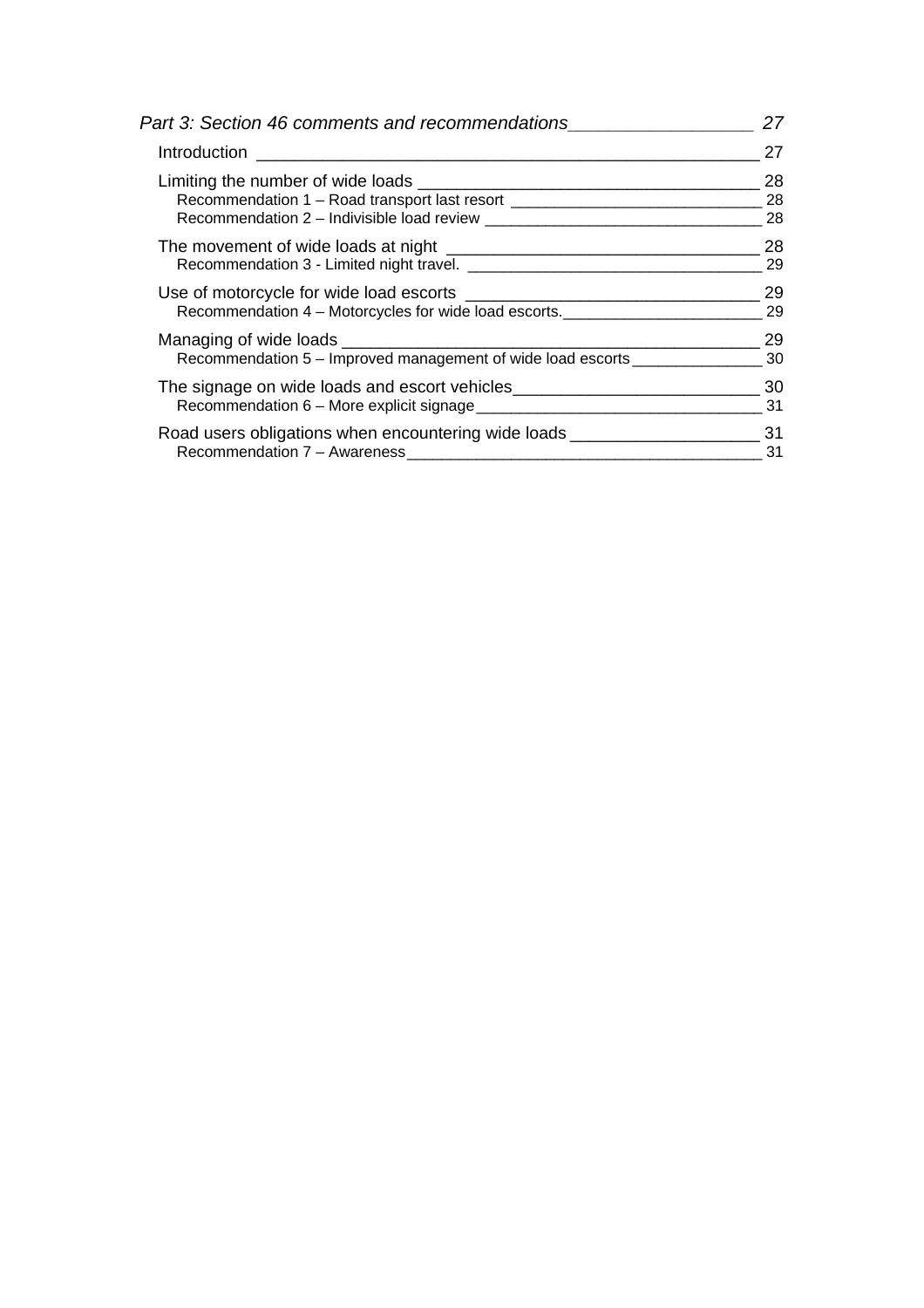<span id="page-4-0"></span>The *Coroners Act 2003* provides in s. 45 that a copy of inquest findings must be given to the family of the person who died, each of the persons or organisations granted leave to appear at the inquest and to various officials with responsibility for the subject matter of any recommendations. These are my findings in relation to the deaths of Kenneth Roland Owens and Daniel Arthur Stiller. They will be distributed in accordance with the requirements of the Act and posted on the website of the Office of the State Coroner.

# **Preface**

Kenneth Owens and Daniel Stiller died within six months of each other as a result of separate traffic crashes on the Bruce Highway. In each case the collision was associated with the escort of wide loads from southern to central Queensland. Their deaths, and other similar deaths in Queensland, established the basis for a detailed examination of the regulations and practices associated with the escort of wide loads in this state. This is especially so given the increasing incidence of such escorts which are commonly associated with mine and gas extraction development in central and southern Queensland.

The overlap of issues and witnesses relevant to the safety questions raised by these cases made it appropriate to conduct the inquests into the deaths of Mr Owens and Sergeant Stiller concurrently. I will make findings as to the circumstances of each death and then consider possible risk reduction reforms arising from the evidence heard in both cases.

# **Part 1: Death of Kenneth Roland Owens**

# **Introduction**

Kenneth Owens, accompanied by his wife and two friends, was travelling south on the Bruce Highway just before sunrise on 17 May 2011. Several hours earlier a prime mover transporting a miner's hut had set off from the Gold Coast under police escort intending to travel north to Moranbah. The two vehicles crossed paths just south of Maryborough on a two lane stretch of the highway. The width of the miner's hut caused it to protrude into the southbound lane. Mr Owens failed to avoid the miner's hut, striking its front right corner. His three passengers survived the collision, however, Mr Owens was killed instantly.

# **The investigation**

An investigation into the circumstances of the death was conducted by Senior Constable Glenn Rusten of the Wide Bay Forensic Crash Unit.

Senior Constable Rusten travelled to the scene of the collision with his supervising officer within 1½ hours of it occurring. He told the inquest that on arrival he could not locate any defects on the road surface that in his opinion would have contributed to the crash. Senior Constable Rusten took a series of photographs and later engaged a scenes of crime officer to take a more detailed set of photographs. He inspected each of the vehicles involved in the collision and those in the convoy associated with the oversize load. He inspected the QPS permit, work diaries and other documentation associated with the drivers involved in the escort of the oversized load.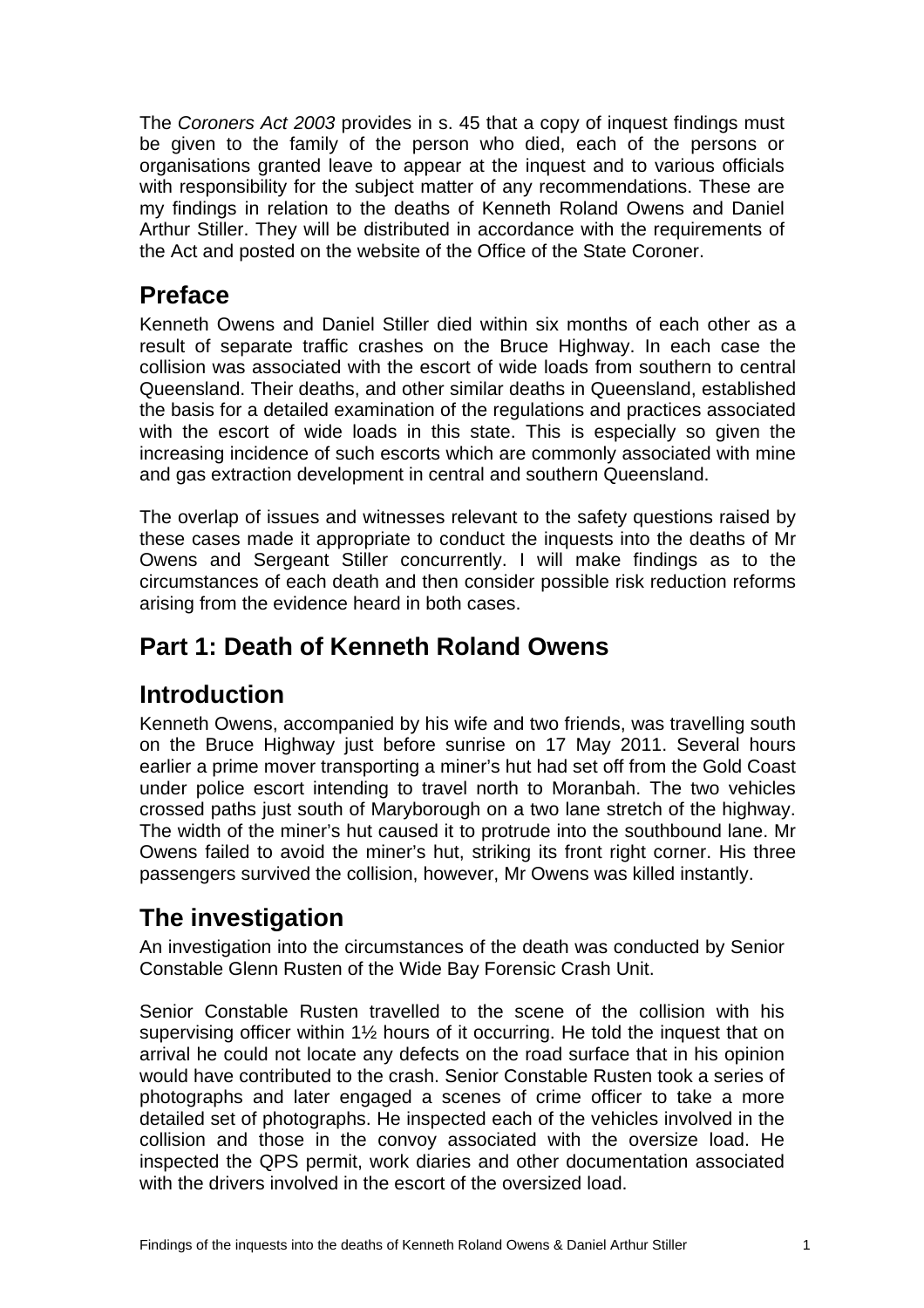<span id="page-5-0"></span>Senior Constable Rusten collected relevant pieces of debris and made markings which later allowed him to utilise a LIDAR measuring device to map the scene and create a scale plan. He obtained traffic histories of the drivers and arranged for mechanical inspections of the prime mover, silver Commodore and the police vehicle driven by Senior Constable Doust. Breath testing of the driver of the prime mover and Senior Constable Doust had occurred prior to his arrival. Statements were taken from the three surviving occupants of the silver Commodore, from all members of the oversize load convoy and from a number of other civilian eye witnesses.

The involvement of Senior Constable Doust in the escort of the vehicle meant that the QPS Ethical Standards Command was notified. Officers from that unit attended and conducted the interview with Senior Constable Doust and later reviewed the report of Senior Constable Rusten.

I am satisfied the investigation was thoroughly and professionally conducted and all relevant material was accessed. I am grateful to Senior Constable Rusten for his efforts.

# **The Inquest**

A pre-inquest conference took place on 16 August 2012. Mr Johns was appointed as counsel assisting and leave to appear was granted to representatives for the QPS Commissioner and the Department of Transport and Main Roads.

I viewed the scene of the collision with representatives of the parties on 15 October 2012. The inquest commenced in Maryborough on 16 October 2012 and leave to appear was granted on behalf of Senior Constable Doust. Further evidence common to the issues for consideration in this inquest and the Stiller inquest was heard in Brisbane on 19 October 2012.

All of the statements, records of interview, medical records, photographs and materials gathered during the investigation were tendered at the inquest.

# **The evidence**

#### *Movements of Mr Owens prior to the collision*

At the time of his death Kenneth Owens, known as 'Taffy' to his family and friends, was 84 years of age and living at Hervey Bay with his wife, Norma. He and Norma had been together for 65 years and over the preceding 22 years had been friends with Keith King and his wife, Myrna. Myrna King had arranged for Mr Owens to drive her to Brisbane Airport on the morning of 17 May 2011 where she was due to catch an international flight later in the day.

Mr Owens and his wife arrived at the King residence at approximately 4:30am. Mr Owens was driving a 1994 silver Commodore which he had on loan while his own car was being serviced. They set off in the dark towards Brisbane with Mr Owens driving, Mrs Owens in the front passenger seat, Mr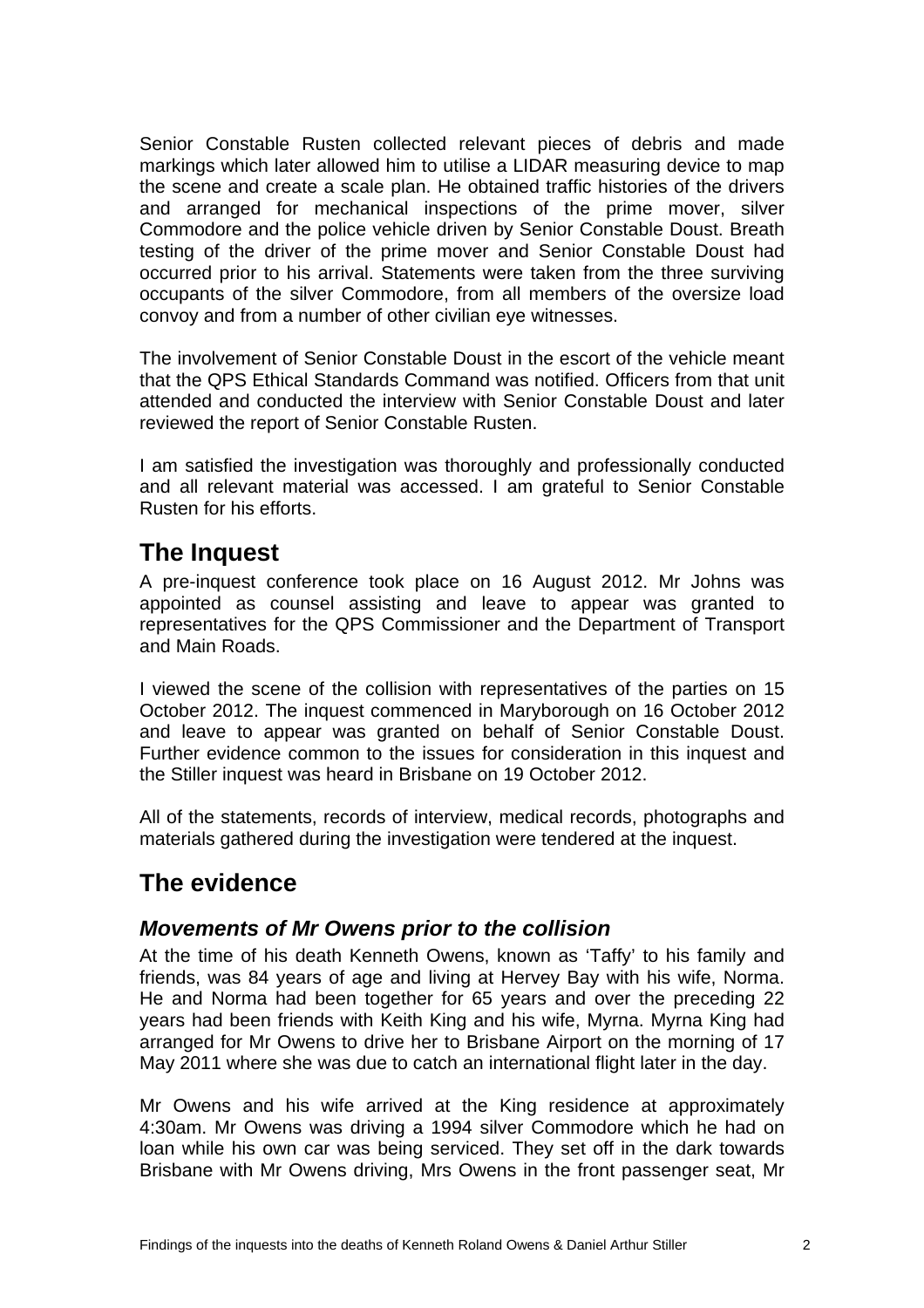<span id="page-6-0"></span>King in the rear passenger seat and Mrs King seated behind the driver. They had plenty of time to travel to Brisbane. Mrs King told the inquest that in her experience Mr Owens was a good driver and this was reflected in the way he drove that morning. He drove at around 90km/h on those stretches of road with a speed limit of 100km/h and at no time was she concerned with his manner of driving.

This observation of Mr Owens' driving was corroborated by another witness who appeared at the inquest, Warren Larkin. At about 5:20am he was driving south on the Bruce Highway from Maryborough to Tiaro. In the area to the north of the intersection with Old Gympie Road (just south of Maryborough) he was travelling 200 to 300 metres behind the silver Commodore he now knows was being driven by Mr Owens. He says the Commodore was travelling at about 90 to 95km/h and there was nothing out of the ordinary in the manner in which it was being driven. At this time, moments before the collision, the weather was fine and clear, the sun was yet to rise and a full moon lit the area from the west.

#### *The wide load*

Queensland Police Central Permit Office (CPO) issued a single trip permit (No. 879/11 SER) to Beattie Transport Pty Ltd on 16 May 2011. The permit enabled an excess dimension indivisible load to be moved from Ormeau to Moranbah. The load was to be a miner's hut with a width not exceeding 5.49 metres. The permit allowed travel between the hours of 00:01am and sunset on Tuesday, 17 May and between the hours of sunrise and sunset on Wednesday, 18 May 2011. It required (for the relevant section of road) an escort of one police vehicle and two civilian pilot vehicles.

As with all permits issued by the CPO it required the operator to comply with the Form 4 guidelines on the escort of such loads issued by the Department of Transport. I will examine the contents of that guideline later in these findings. At the moment it is sufficient to note that the guidelines address the type and positioning of warning lights attached to the load and escorting vehicles; the signage to be carried by vehicles in the convoy; and the spacing of those vehicles while in transit depending on the type and location of road traversed.

#### *Escort prior to the collision*

The police officer assigned to escort duty for the load was Senior Constable Mark Doust. He told the inquest that prior to becoming a police officer he was employed as a heavy vehicle inspector with the Department of Transport. He had also escorted many other oversize loads since becoming a police officer.

He arrived at the staging area in Ormeau shortly before midnight on 16 May 2011. Senior Constable Doust inspected the prime mover, trailer and oversize load. On measuring the load he noted it to be approximately 5.4 metres wide and confirmed it also otherwise fitted within the dimensions listed on the permit. He then inspected the lighting and signage on the prime mover and pilot vehicles.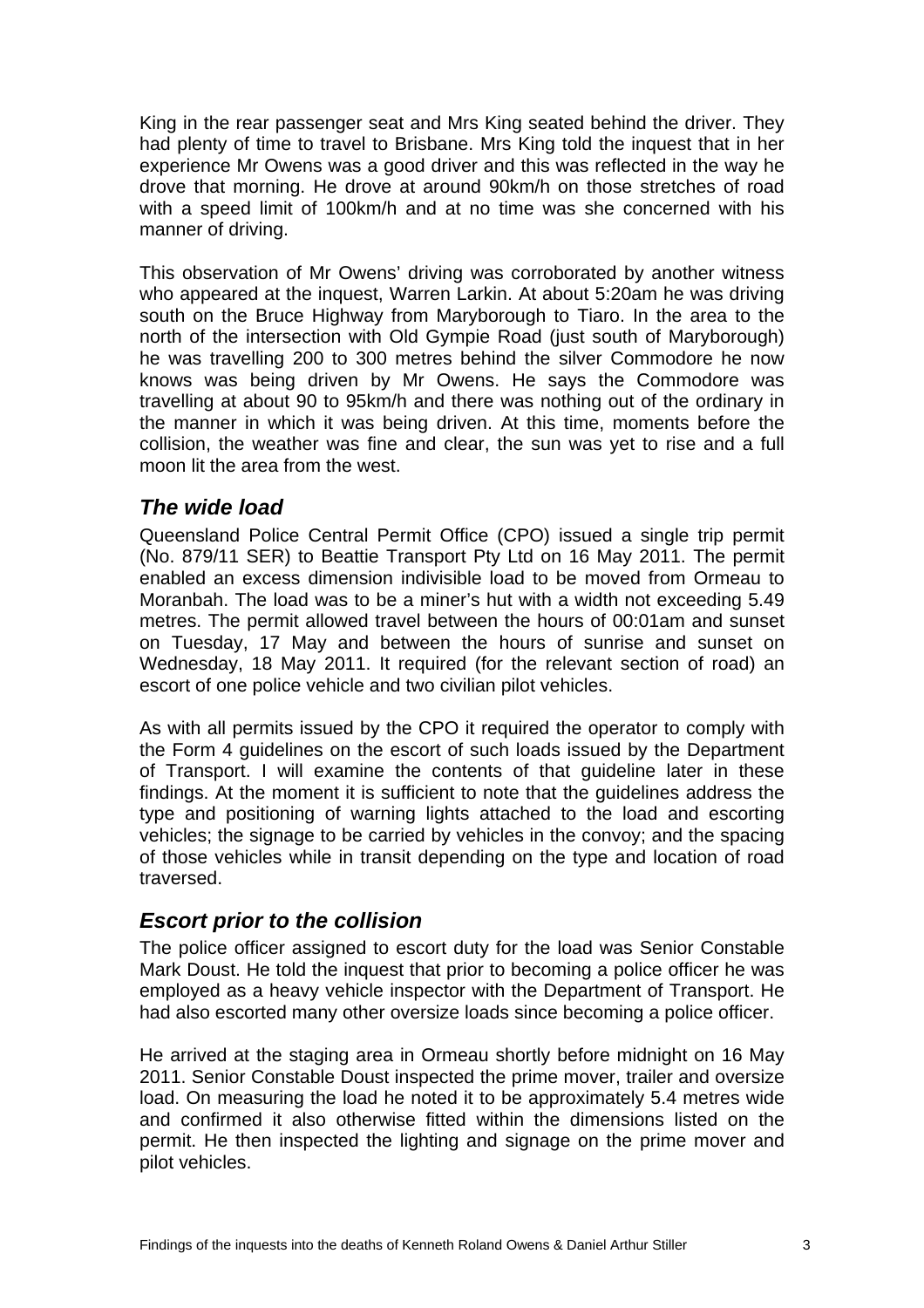The prime mover was fitted with a yellow and black 'oversize*'* sign and a single rotating orange light. Another two rotating orange lights were attached to the rear of the trailer. Red and yellow warning flags were situated at the four extremities of the load. Orange and red marker lights had been positioned at two metre intervals along both sides of the load. Another large 'oversize' sign was attached to the rear of the trailer body.

In addition to these measures which were all required by the Form 4 guideline, the driver of the prime mover had attached large fluorescent markers on each of the forward, lower extremities of the load. The driver, Robert Burton, told the inquest he did this to enhance the visibility of the load.

This was only the second time Mr Burton had driven an oversize load at night. On the first occasion he was disconcerted by the number of 'near misses' he had experienced from oncoming traffic. In the course of that first night-time escort another vehicle had collided with the rear of his trailer.

Each of the pilot vehicles was fitted with two rotating amber lights and an 'oversize load ahead' sign.

The inquest was told that, because the width of the load was less than 6.1 metres, the Form 4 guideline (in place at the time of the collision) did not require lighting to be attached to the forward extremity of the load.

The load was positioned on the trailer so that it overhung the driver's side more than the passenger side. Mr Burton told the inquest this was done in order to assist with the balance of the vehicle which was affected by the predominantly right to left downward camber on most sections of road.

Senior Constable Doust inspected the work diary of Mr Burton and the drivers of the pilot vehicles. Once satisfied that the load and each of the vehicles to be used in the escort complied with the permit and the requirements of the Form 4 guideline, he allowed the convoy to set off. This occurred shortly after 12:30am on 17 May 2011.

The load travelled north along the Bruce Highway limited by the maximum statutory speed of 80km/h. After negotiating the dual carriageway section of the Bruce Highway, the convoy travelled north on the two lane section of highway north of Cooroy to an area just to the south of Maryborough.

At this time the lead pilot vehicle was travelling approximately 900 metres in front of the wide load with the high visibility red QPS highway patrol vehicle of Senior Constable Doust 500 metres behind it and 400 metres in front of the wide load. The blue and red emergency lights were activated on the highway patrol vehicle.

Mr Burton told the inquest he was driving so that the passenger side of the load was as close as he could safely position it to the guideposts on the left hand side of the road. He agreed with the assessment of Senior Constable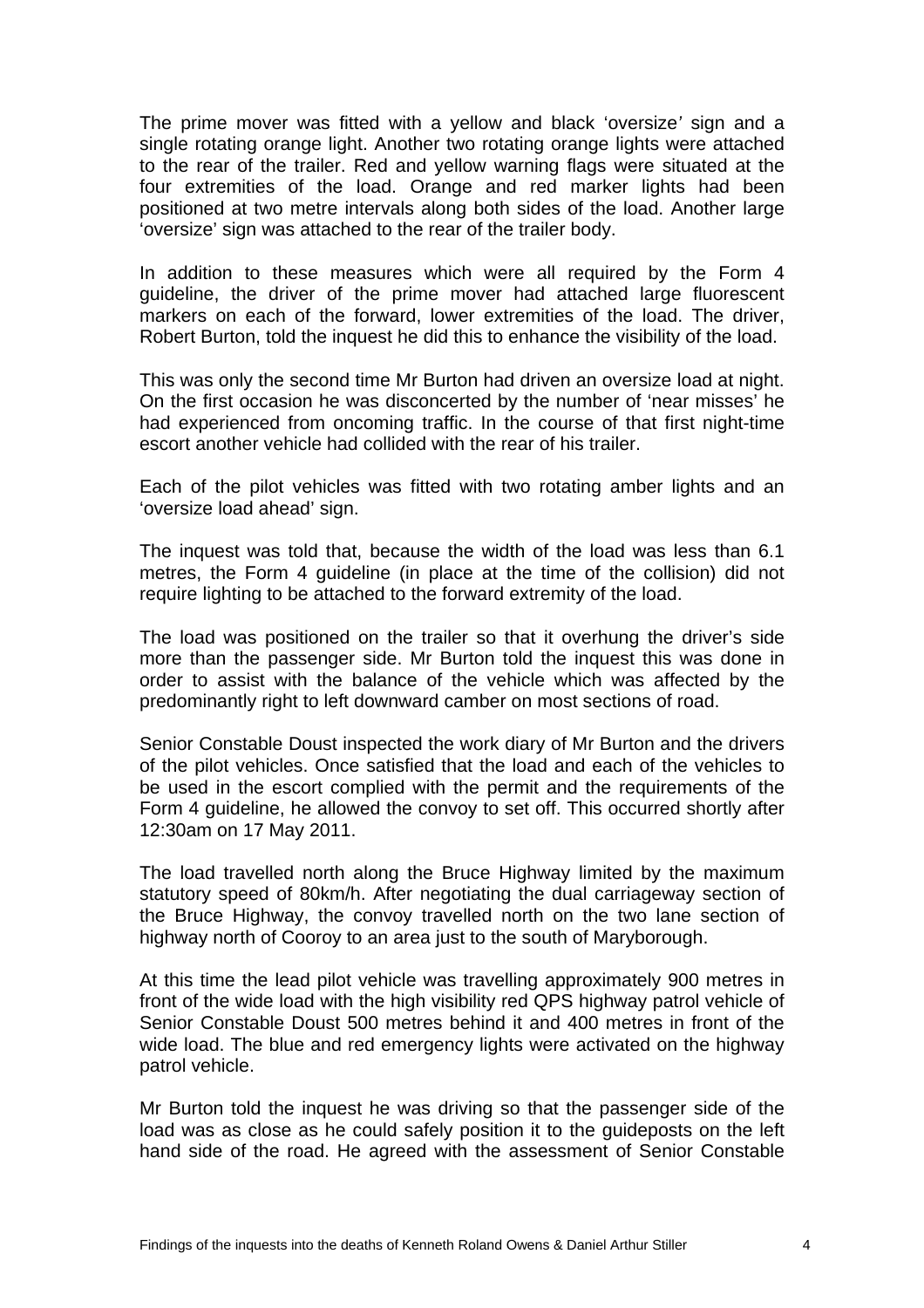<span id="page-8-0"></span>Rusten that the effect of this was that the load protruded between 1.2 to 1.5 metres into the opposite lane on this stretch of road.

At 5:20am the convoy rounded a gentle left hand bend and entered a straight stretch of road several hundred metres south of the intersection with Old Gympie Road.

#### *The collision*

As the silver Commodore driven by Mr Owens passed the intersection with Old Gympie Road Myrna King was discussing with Mrs Owens arrangements to be picked up at Brisbane airport on her return to Australia. She had not noticed the pilot or police vehicle pass them and says there had been no discussion in the car about those vehicles or the oversize load. Mr King was asleep and Mrs Owens now has no memory of events leading to the collision. Mrs King says she saw Mrs Owens reaching into her handbag to remove some contact details when she heard a loud crunching noise.

Neither the driver of the lead pilot vehicle, nor Senior Constable Doust noticed anything remarkable about the Commodore as it passed each of them. The driver of the prime mover, Mr Burton, was likewise unconcerned about the passage of the Commodore until he felt the jolt of a collision.

Mr Lakin, in the car following Mr Owens, remembers the Commodore travelling close to the left fog line in the lead up to the point of collision. He had passed many wide loads during his daily trips on this stretch of road. He clearly recalls seeing the lead pilot vehicle and a police escort vehicle. He knew from experience that the presence of the police vehicle meant the upcoming load would likely interfere with his lane and that he would need to move to the left side of the road. He says he was able to see the wide load clearly from approximately 800 metres away and well before the silver Commodore 200 to 300 metres in front of him had reached it.

The crunching noise heard by Mrs King was caused by the driver's side windscreen pillar and roof on the Commodore impacting with the front right corner of the miner's hut. The corner of the hut also impacted with the forehead of Mr Owens causing severe and immediately fatal injuries.

The vehicle travelled under the hut for approximately eight metres with the downward pressure on the Commodore causing the front right wheel to puncture. After disengaging from the load, the Commodore continued along the road for 40 metres in a southerly direction before crossing the road shoulder. Eye witness accounts and a forensic analysis of tyre marks point to continued pressure being applied to the accelerator and no braking. Approximately 150 metres further south from where the Commodore left the road, and 26 metres east of the road shoulder, the driver's door on the Commodore collided with a pillar supporting a large advertising sign. This spun the Commodore in a clockwise direction and resulted in the rear passenger side of the vehicle impacting a second pillar holding up the sign. This final impact resulted in most of the serious injuries suffered by Mrs Owens and the more minor injuries suffered by Mr King.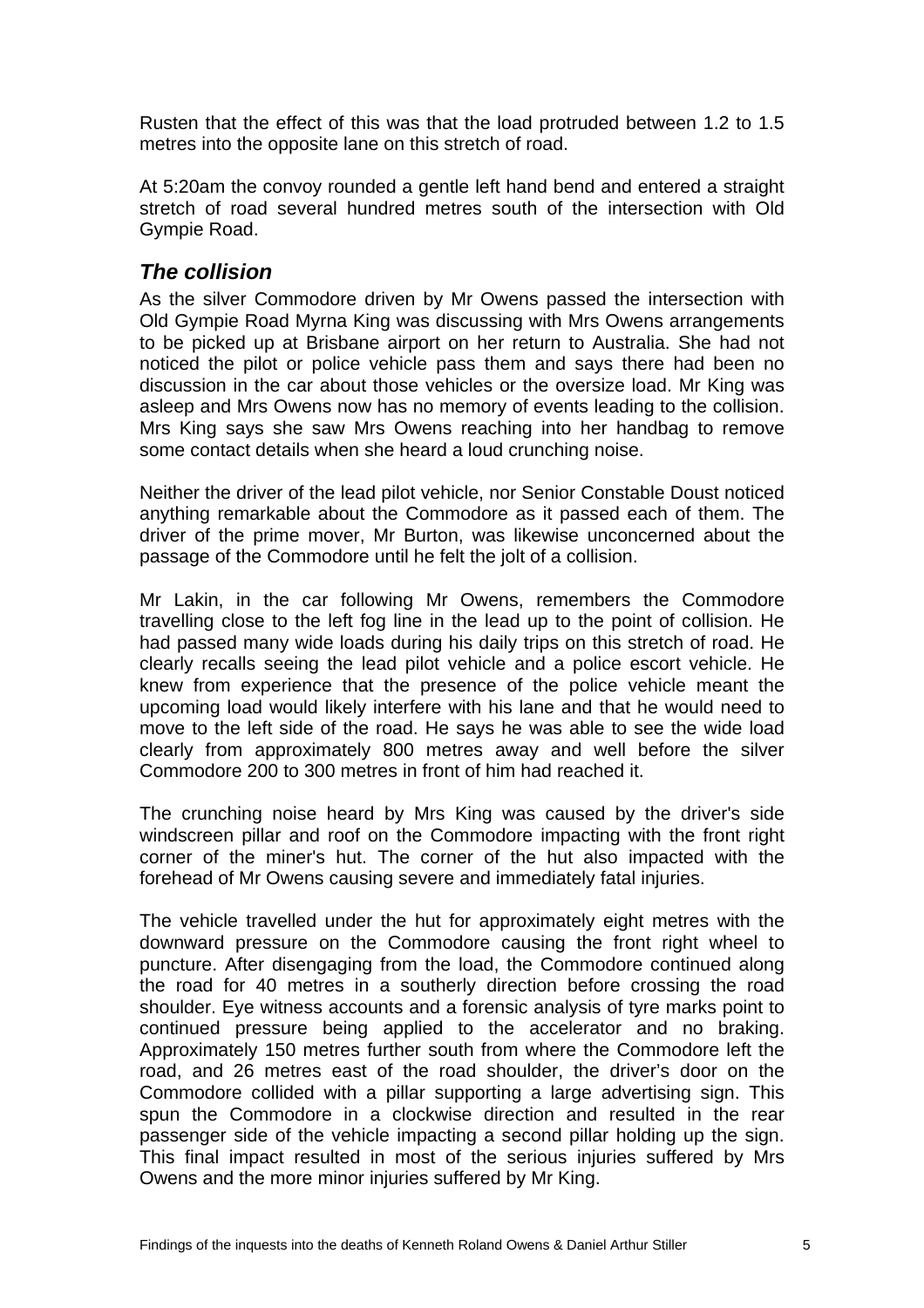#### <span id="page-9-0"></span>*Aftermath of the collision*

Mr Burton transmitted a message on the UHF radio advising the other vehicles in the convoy that he had been hit by a car. He pulled over immediately although later moved the truck slightly further north to a safer position.

Senior Constable Doust heard a transmission over the UHF radio advising of the collision and immediately performed a u-turn. He was able to do so prior to the vehicle of Mr Lakin reaching him in the southbound lane. He found the wreckage of the Commodore and then called for assistance. It was immediately clear nothing could be done for Mr Owens. Mr Lakin helped to illuminate the scene with his vehicle's headlights and then, with Senior Constable Doust, helped to care for the injured passengers until paramedics arrived via helicopter.

#### *Autopsy results*

An autopsy examination of Mr Owens' body was carried out on 18 May 2011 by a forensic pathologist, Dr Eric Donaldson.

Samples were taken for toxicological testing and returned no reading for alcohol or drugs.

After considering the toxicological results and his own observations, Dr Donaldson issued a certificate listing the cause of death as:

- *1(a) Head injuries including fractured base of skull and bilateral subdural and subarachnoid haemorrhage;*
- *(b) Blunt trauma;*
- *(c) Motor vehicle crash (driver)*

#### *Investigation findings*

Senior Constable Doust and Mr Burton were breath tested after the collision and found not to be affected by alcohol.

All drivers in the oversize load convoy were appropriately licensed and accredited. All work diary and permit checks were completed correctly by Senior Constable Doust.

The oversize load was projecting at least 1.2 metres and, likely, around 1.5 metres into the southbound lane of the Bruce Highway at the time of the collision.

All warning lights and signs required under the Form 4 guidelines were operating as designed and correctly positioned on the convoy vehicles and the oversize load at the time of the collision. In addition, two fluorescent 'squares' were affixed to the lower, forward facing extremities of the load.

All vehicles in the convoy were positioned correctly when measured against the requirements for spacing set out in the Form 4 guidelines.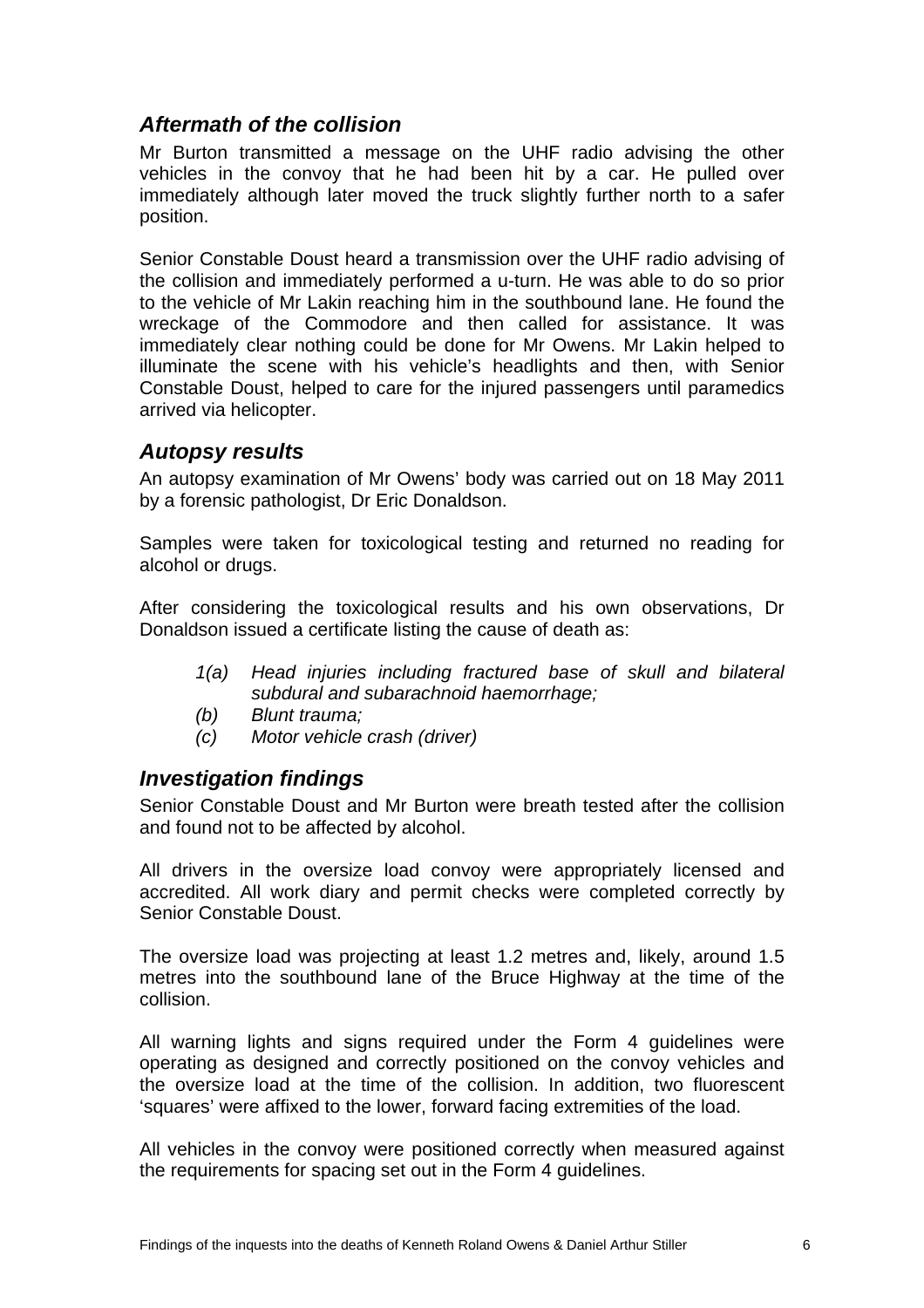<span id="page-10-0"></span>The collision occurred at a point approximately 125 metre south of the intersection between Old Gympie Road and the Bruce Highway although the lack of gouge or skid marks makes a precise measurement difficult.

There was no evidence found pointing to environmental or mechanical factors playing a role in the collision.

Mr Owens was appropriately licensed and had undergone medical testing within the previous two vears as required under legislation.

#### **The cause of the crash**

For the reasons I have detailed in my summary of the relevant evidence, I am satisfied the specifications of the oversize load; the steps taken to ensure it and the escort vehicles were visible; and the passage of the escort itself, all accorded with the requirements set out in what is referred to as the Form 4 guideline and the QPS issued permit.

I am also satisfied the driver transporting the oversize load did so in as safe a manner as was possible given its width. This reflects well on those transporting the load and on Senior Constable Doust who clearly conducted a thorough inspection before the load set off.

There is no evidence the vehicles involved in the crash were speeding or otherwise being driven inappropriately. There is no evidence fatigue degraded the performance of any of the drivers involved in the incident.

Just prior to the point of collision heading south, the fog line extends outward to create a narrow passing lane. This is meant to accommodate vehicles continuing south when another vehicle is turning right into Old Gympie Road and needs to wait for oncoming traffic to pass. Cars travelling south can follow the fog line leading them to the left and around such a stationary vehicle. The fog line then gradually moves back towards the centre line so that the lane returns to its usual width. The effect for a vehicle being steered to follow the fog line is that, at the end of the passing lane, it is directed towards the centre of the road and a gentle movement of the steering wheel to the left is required to resume the straight line of travel. It is possible that for an elderly driver, driving in the dark and approaching an unusual obstacle, that this contributed to the otherwise surprising failure to avoid the load protruding into the southbound lane. That could have been achieved by continuing to drive on or near the fog line in the southbound lane.

It is likely that, notwithstanding the fluorescent markers, flags and side lighting, all designed to mark the extremities of the load, Mr Owens' attention was distracted by the other lights on the prime mover. Ultimately, there is no eye witness account or forensic evidence that allows me to make a finding to the requisite standard as to why Mr Owens was unable to avoid an obstacle that was apparently clear to other drivers.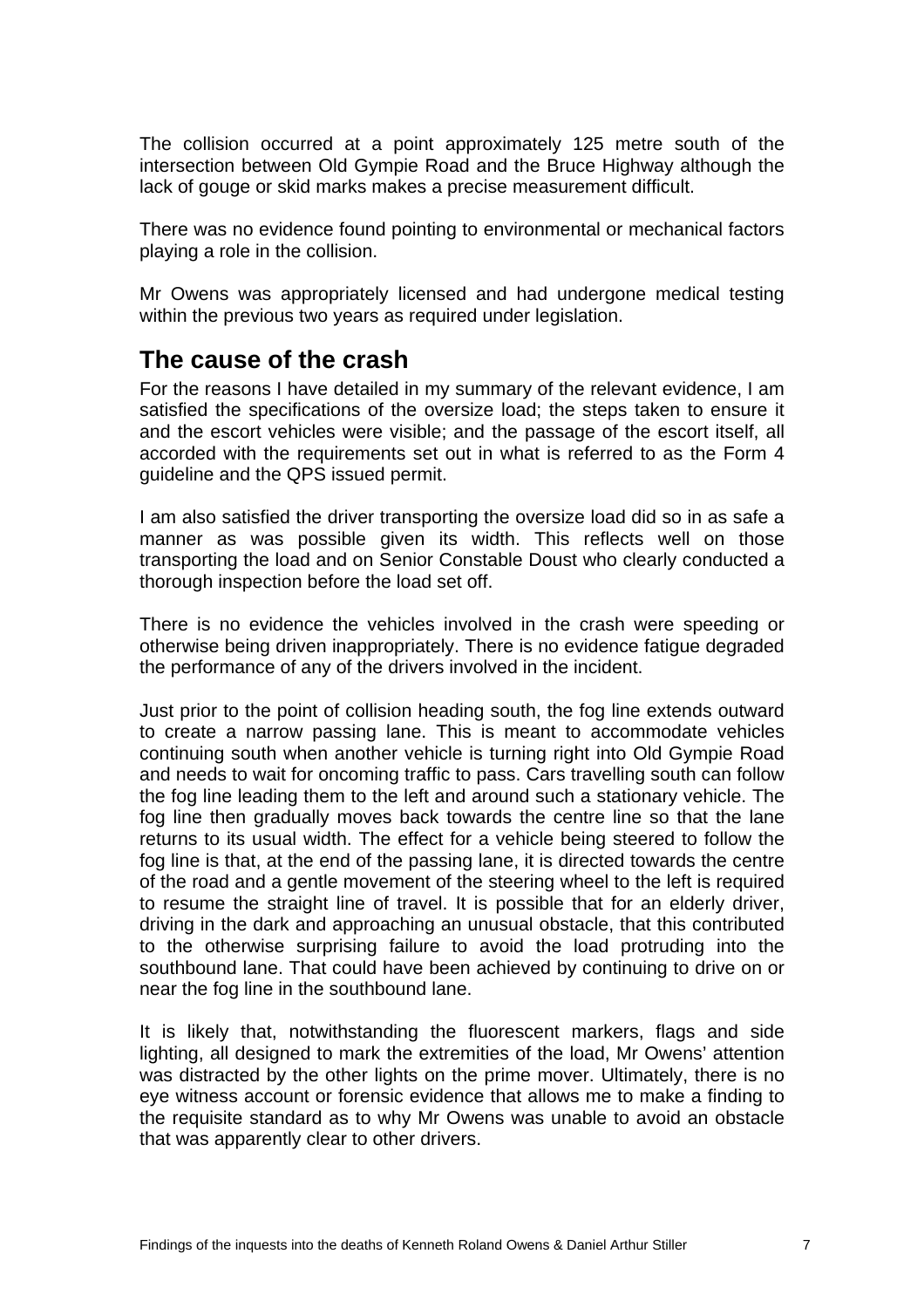<span id="page-11-0"></span>It is likely in my view that the extremities of the load were rendered less obvious because the load was being carried at night. I will address the safety and preventative aspects arising from the collision leading to Mr Owens' death later in these findings.

#### *Findings required by s. 45*

I am required to find, as far as is possible, the medical cause of death, who the deceased person was and when, where and how he came by his death. As a result of considering all of the material contained in the exhibits and the oral evidence given at the inquest, I am able to make the following findings:

|                    | <b>Identity of the deceased</b> – The deceased person was Kenneth Roland<br>Owens.                                                                                                           |
|--------------------|----------------------------------------------------------------------------------------------------------------------------------------------------------------------------------------------|
| How he died -      | Mr Owens died when the vehicle he was<br>driving struck a wide load being transported<br>by a truck travelling in the opposite direction<br>on an undivided section of the Bruce<br>Highway. |
| Place of death $-$ | He died at Glenorchy via Maryborough in<br>Queensland.                                                                                                                                       |
| Date of death $-$  | He died on 17 May 2011.                                                                                                                                                                      |
| Cause of death $-$ | Mr Owens died from head injuries and other<br>blunt trauma caused by a motor vehicle<br>collision.                                                                                           |

# **Part 2: Death of Daniel Arthur Stiller**

# **Introduction**

On the morning of 1 December 2010, Sergeant Daniel Stiller, 33, an experienced police motorcycle rider was escorting an oversize load along the Bruce Highway near Mount Larcom. He approached a line of four vehicles travelling in the opposite direction on a two lane section of road. As those vehicles slowed, the fourth in line, a prime mover hauling an empty trailer, jackknifed. It careered suddenly into the path of Sergeant Stiller. The resulting collision killed him instantly.

These findings:

- Confirm the identity of the deceased; how, where and when he died and the medical cause of the death;
- Establish the cause of the crash; and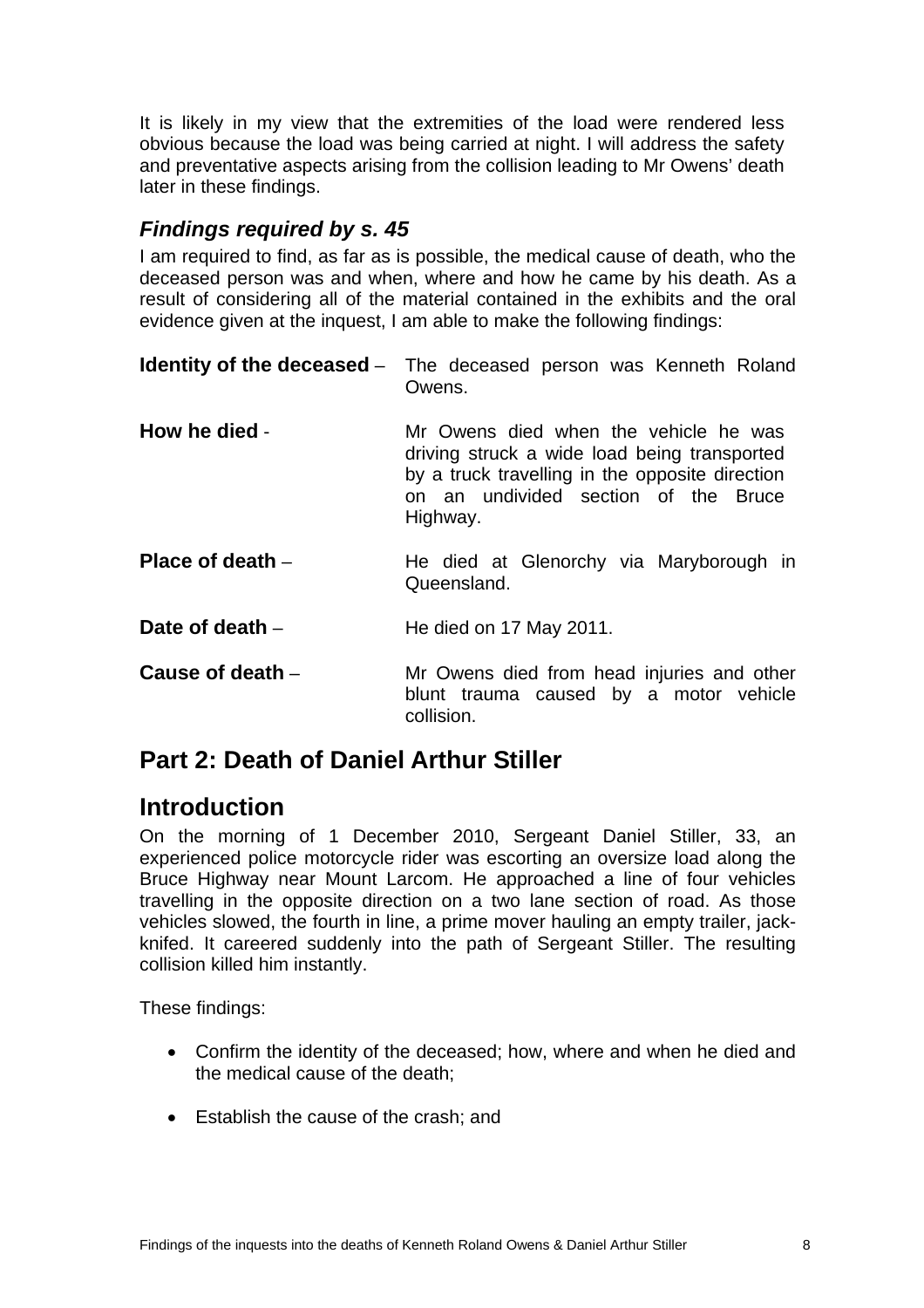<span id="page-12-0"></span>• Consider the adequacy of the regulations governing the transport of wide loads, including whether motorcycles should be used for escort duty.

# **The investigation**

The other officer involved in the escort, Sergeant Mark Norrish, was travelling approximately 300 metres behind Sergeant Stiller's motorcycle at the time of the crash. He arrived on the scene within approximately ten seconds of it happening. It was apparent to him Sergeant Stiller had suffered unsurvivable injuries.

Sergeant Norrish dialled 000 and reported the crash and the identity of the victim.

On the morning in question, Senior Constable Michael Thiry was performing traffic patrol. Shortly after 7:00am he was on the Bruce Highway near the Calliope River Historical Village when he heard police radio communications detail a fatal traffic incident a few kilometres north of his location. He went immediately to the scene.

He introduced himself to Sergeant Norrish and set about making preliminary inquiries. He identified Mr John Dodd as the driver of the truck involved in the crash. After warning him of his right to remain silent, he conducted a brief tape recorded interview with the truck driver and breath tested him.

Shortly after Senior Constable Thiry arrived, the District Officer, Inspector Graham Coleman, also arrived on scene. He assumed control of the incident and Senior Constable Thiry was tasked with traffic control on the northern side of the crash site.

The officer in charge of the Mt Larcom Police Station, Senior Constable Alistair Mearns, was advised of the crash in a call from the Gladstone Police Communications Centre shortly after 7:00am. He was told the location of the crash and that it involved a police officer. As it was within his division he proceeded directly to the scene, approximately 15 kilometres south of Mt Larcom.

On arrival, he spoke briefly to Sergeant Norrish and Mr Dodd. Senior Constable Thiry told him he had breath tested the truck driver and this showed zero alcohol. He did not have a digital audio recorder with him and so he wrote contact details of witnesses on a clipboard he carried.

He also spoke with Inspector Coleman and Sergeant Mike Despot who had also just arrived at the scene. Senior Constable Mearns was an experienced police officer who had been sworn in 1985. More recently he had completed a basic traffic accident investigation course and he had investigated approximately 15 fatal crashes. However, he did not consider himself an expert traffic crash investigator and suggested to Inspector Coleman that two others officers who had done the advanced crash investigators course would be better equipped to handle the investigation into the death of Sergeant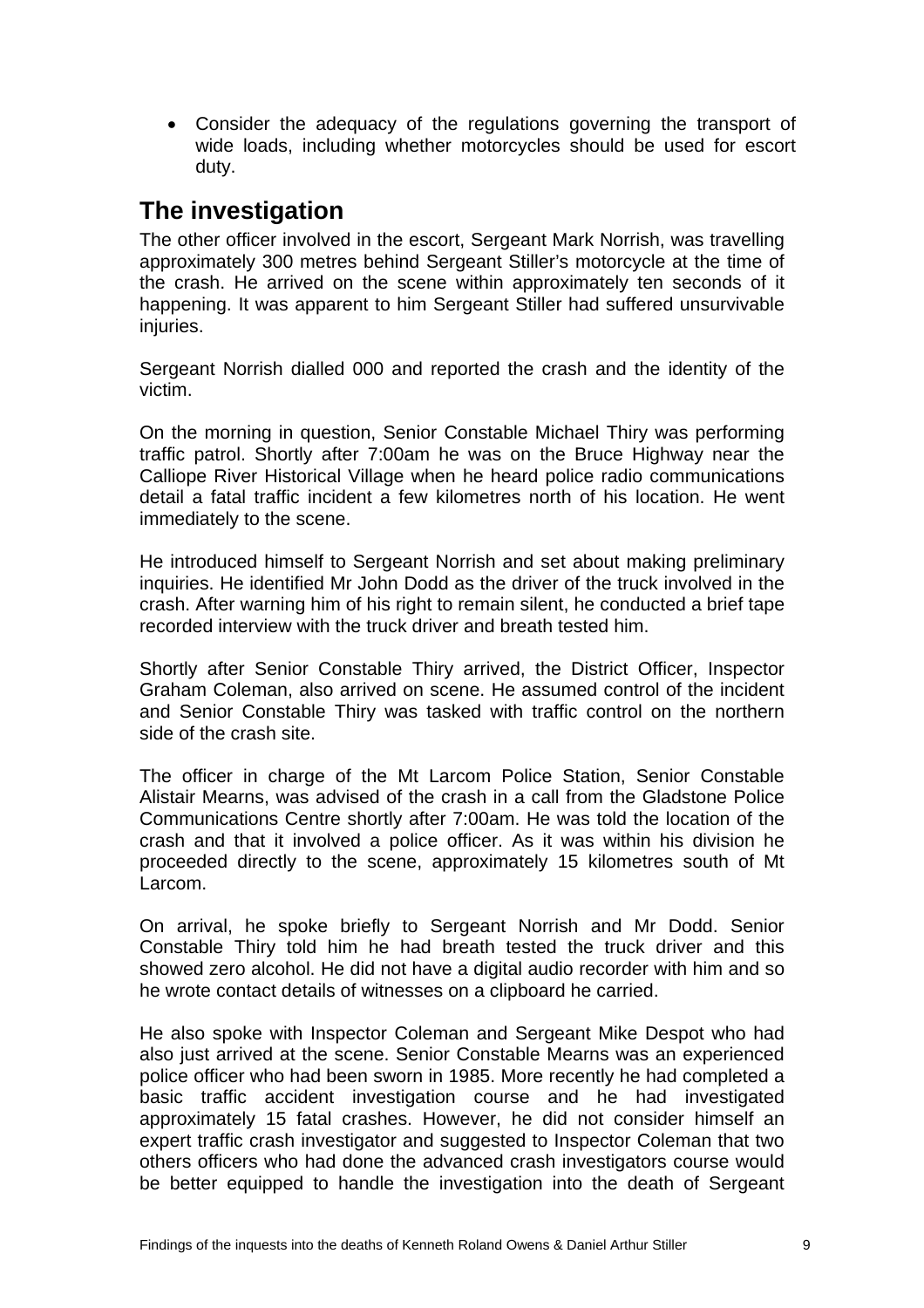Stiller. Senior Constable Mearns was also concerned about the appropriateness of his investigating an incident involving a more senior officer.

Inspector Coleman caused inquiries to be made as to the availability of the other two offices suggested by Senior Constable Mearns. They were general duties officers as there was at the time no forensic crash unit (FCU) in the Central Region. Unfortunately, neither of those better trained officers was available, and so Inspector Coleman told Senior Constable Mearns he would have to take responsibility for the case. He assured the Senior Constable that expert crash investigators from the Brisbane FCU would be detailed to come north to assist him.

Senior Constable Mearns then conducted a further examination of the scene and made a rough sketch plan on a clip board. He marked points of significance on the roadway with yellow spray paint. A Gladstone Scenes of Crime photographer arrived at the scene and photographed the scene. Senior Constable Mearns also took some of his own.

Senior Constable Mearns spoke to some of the people at the scene he identified as the drivers of a cluster of vehicles travelling in close proximity to the truck involved in the crash. He asked some to provide him with statements and took the contact details of others with the intention of having them interviewed at a later stage. He made notes of these conversations. Unbeknownst to him at the time, the leading truck in that group had not stopped at the scene and was not identified until later that day. After that he was not interviewed for some months. Senior Constable Mearns said the delay resulted because the driver left the country in the weeks after the crash and did not return for some time.

The driver of the truck involved in the crash, Mr Dodd, was put into an ambulance soon after Senior Constable Mearns arrived at the scene. The ambulance was preparing to take him to the Gladstone Hospital and so Inspector Coleman instructed another officer, Detective Sergeant Christopher Lindsay, to accompany Mr Dodd and interview him about how the crash occurred.

As they were travelling towards Gladstone that officer activated a digital recorder and took notes in his notebook. He soon became aware his tape recorder had malfunctioned and so he arranged for another officer to attend at the hospital to formally interview Mr Dodd.

That job was detailed to Senior Constable Sparkes who went to the Gladstone Hospital at about 2:50pm in the afternoon. In accordance with the instructions he had been given, he gave Mr Dodd a warning about his evidence being able to be used against him but he was not told of any of the previous versions Mr Dodd had given, or any details of the crash scene.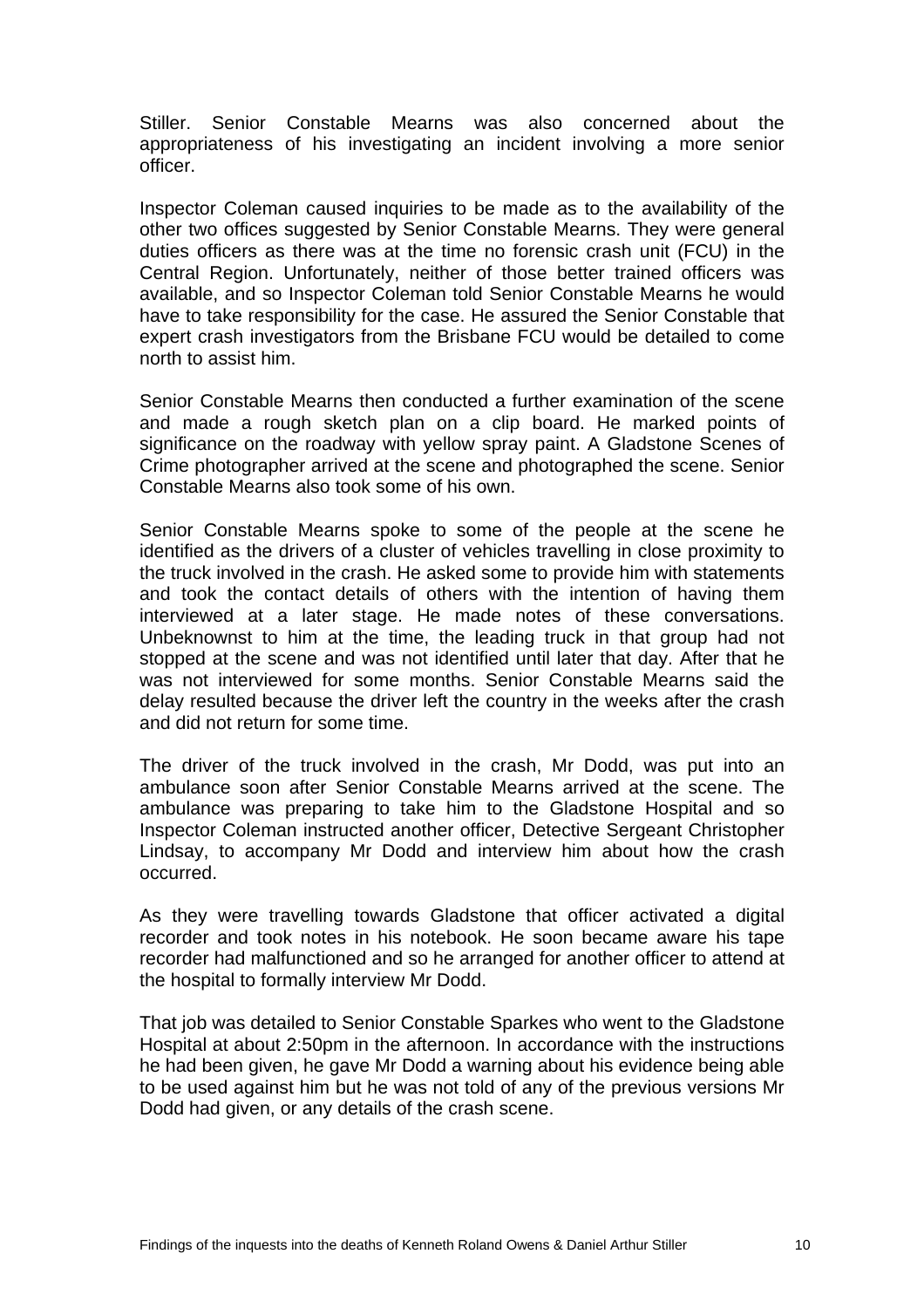Senior Constable Sparkes conducted a cursory interview in the presence of Mr Dodd's employer. His lack of relevant background knowledge probably prevented him doing much more.

Senior Constable Sparkes said at the inquest that he didn't particularly want to be involved in the job. A transcript of his conversation with Mr Dodd makes that obvious.

Some months after the fatality it was recommended to Senior Constable Mearns that he review the way Mr Dodd managed fatigue and used the truck's engine brake. When he sought to do this Mr Dodd exercised his right not to be interviewed.

Contrary to Inspector Coleman's initial reassurance, officers from the Brisbane Forensic Crash Unit did not attend Central Region until two days after the crash. They went to the scene and inspected the vehicles at the compound where they were being held. Both vehicles were subsequently also inspected by a QPS vehicle inspection officer.

The senior FCU officer, Sergeant David Stocker, a highly experienced and well qualified crash investigator, said at the inquest that he didn't believe the technical side of the investigation suffered in any way because of his delayed attendance at the scene. He also expressed the view that Senior Constable Mearns adequately preserved the crash scene evidence.

Sergeant Stocker produced a detailed collision analysis report that sought to determine the speed and direction of travel of the two vehicles immediately before, during and after the crash and the factors that led to the loss of control of the vehicle being driven by Mr Dodd.

The day after the crash the regional crime coordinator visited Senior Constable Mearns in Mt Larcom and offered assistance with the investigation plan. It doesn't seem this offer of assistance came to much.

The QPS Metropolitan South Region Health and Safety Coordinator undertook an investigation to determine whether any workplace hazards contributed to the fatality or whether any changes to the way the QPS managed its involvement in wide load escorts could reduce such incidents. The report of that investigation was tendered at the inquest.

In May 2011, Senior Constable Mearns reported the results of his investigation to the QPS Prosecution Section and sought advice as whether the evidence supported criminal proceedings being brought against Mr Dodd.

As a result Mr Dodd was charged with driving without due care and attention. After a three day trial, on 21 September 2012, he was found not guilty on the basis the Crown did not prove beyond a reasonable doubt the particulars they had alleged: namely, that he was driving too fast, failed to adequately heed the warning of the first escort vehicle that a wide load was approaching and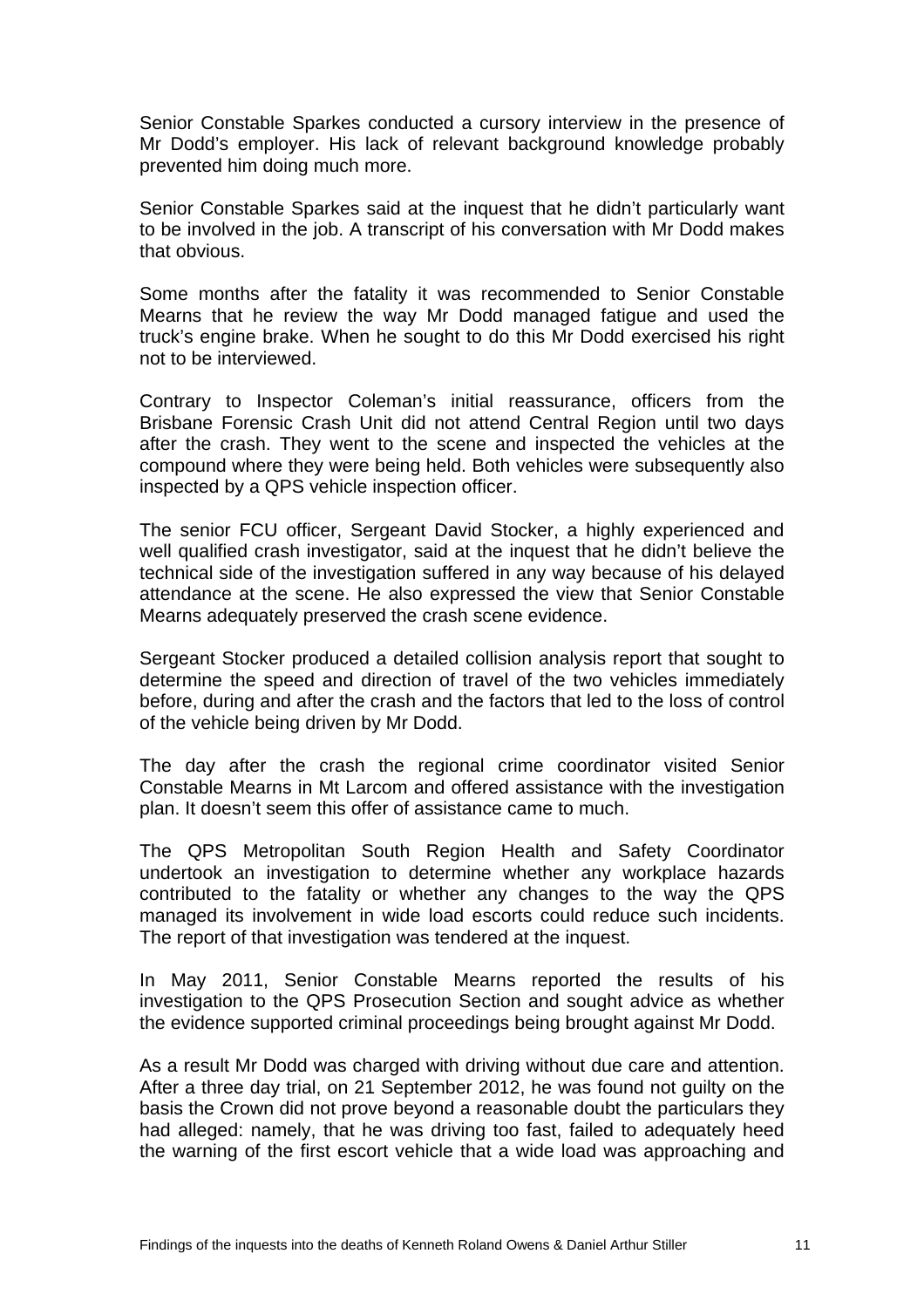as a consequences had to brake too hard causing his truck to jack-knife into the path of Sergeant Stiller's motor bike.

The various investigations were overviewed by an officer from the QPS Ethical Standards Command (ESC) who concluded the conduct of the officers participating in the escort was in accordance with relevant QPS policies and procedures.

Further inquiries were initiated by those assisting me in connection with the management of wide loads.

As a result I am satisfied that at the inquest I had access to all information relevant to the discharge of my role.

Submissions made on behalf of Mr Stiller's wife pointed to what they considered flaws with the way the investigation was undertaken and managed. They submitted that at the outset the possibility of a dangerous driving causing death charge should have been in contemplation and therefore the scene, witnesses and the suspect should have been preserved, secured and isolated as would normally occur when an indictable offence involving a fatality was being investigated. That did not occur.

Examples of what might be considered sub-optimal practice include the following:-

- Senior Constable Mearns did not tape record his conversations with the various witnesses at the scene of the crash; he did not obtain detailed accounts from any of them on that morning; and he did not have any of them adopt the notes he made of their conversations.
- Key witnesses were allowed to confer at the scene and then to leave, on the understanding they would attend at a police station at a time and place convenient to them to provide a statement.
- It was immediately obvious that if charges were to be preferred, Mr Dodd would be the most likely defendant. He was spoken to by four police officers on the day of the crash but none took a detailed statement or questioned him closely as should have happened in such circumstances.
- Senior Constable Mearns was notionally in charge of the investigation but other officers, including Inspector Coleman gave directions about aspects of the matter without consulting Senior Constable Mearns and they did not ensure he was advised of the outcomes.
- Other officers who were tasked to undertake various inquiries and/or obtain statements were inadequately briefed as to the issues under investigation and the versions supplied by other witnesses, meaning they could contribute little to the investigation.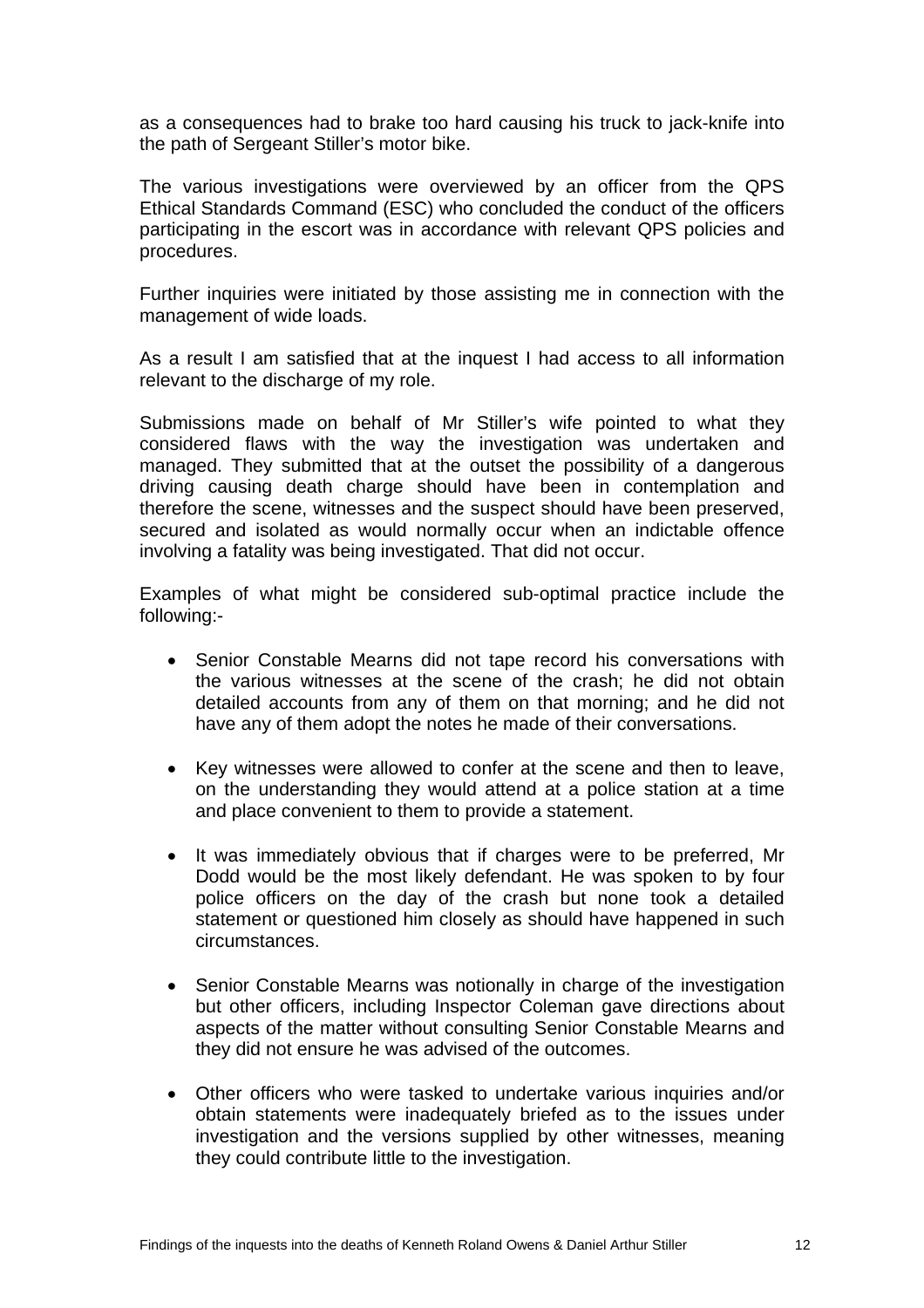- <span id="page-16-0"></span>• The expert investigators from the FCU did not arrive until two days after the crash.
- None of Senior Constable Mearns' superiors adequately supervised his undertaking of the investigation, allowing significant delays to occur.

While these criticisms have some force, as a result of reviewing the investigations of numerous traffic fatalities I am aware that similar practices are common.

Senior Constable Mearns was the officer in charge of a busy division with limited crash investigation training and experience. Nonetheless, in the normal course, he would investigate fatal road crashes in that division, there being at the time no specialist FCU in Central Region. However in this case he was left to undertake a criminal and coronial investigation of a particularly sensitive matter, while other experts undertook discreet investigations or reviews of aspects of the incident. There was limited coordination of the four inquiries and less supervision of Senior Constable Mearns. The outcome was less than perfect, but probably no worse than many investigations regularly undertaken throughout the state.

The crash resulted in the death of an officer undertaking official duty. Commissioners Circular 19/2009 was then in force. It provided that in the event of a death arising from a police related incident, the incident is to be investigated by the ESC. A police related incident is defined as an incident resulting in death that involves an officer acting in the course of his duty. In my view it would have been preferable for the investigation to have been undertaken by the ESC with technical assistance from the Brisbane FCU.

Sergeant Stiller's wife, Julie, is also a police officer. She considers she was not kept appropriately informed during the protracted investigation. She was in the early stages of pregnancy when her husband was killed. Her grief and frustration must have been severe. She has my sincere condolences for her on-going loss.

The QPS is generally very good at providing pastoral care for its members and their families when a member is killed or injured. Because I ruled the way it cared for Mrs Stiller and provided her with information, was an employee relations issue, not within the proper scope of this inquest, I did not seek a response from the QPS to her concerns. I can not therefore pass comment on whether the tragedy was properly managed from that perspective. However, I would encourage a senior officer to review whether appropriate communication and support was at times absent as a result of Sergeant Stiller working in one region, his wife another and the crash happening in a third.

# **The Inquest**

A pre-inquest conference took place on 16 August 2012. Mr Johns was appointed as counsel assisting and leave to appear was granted to representatives for the QPS Commissioner, Mrs Stiller, several police officers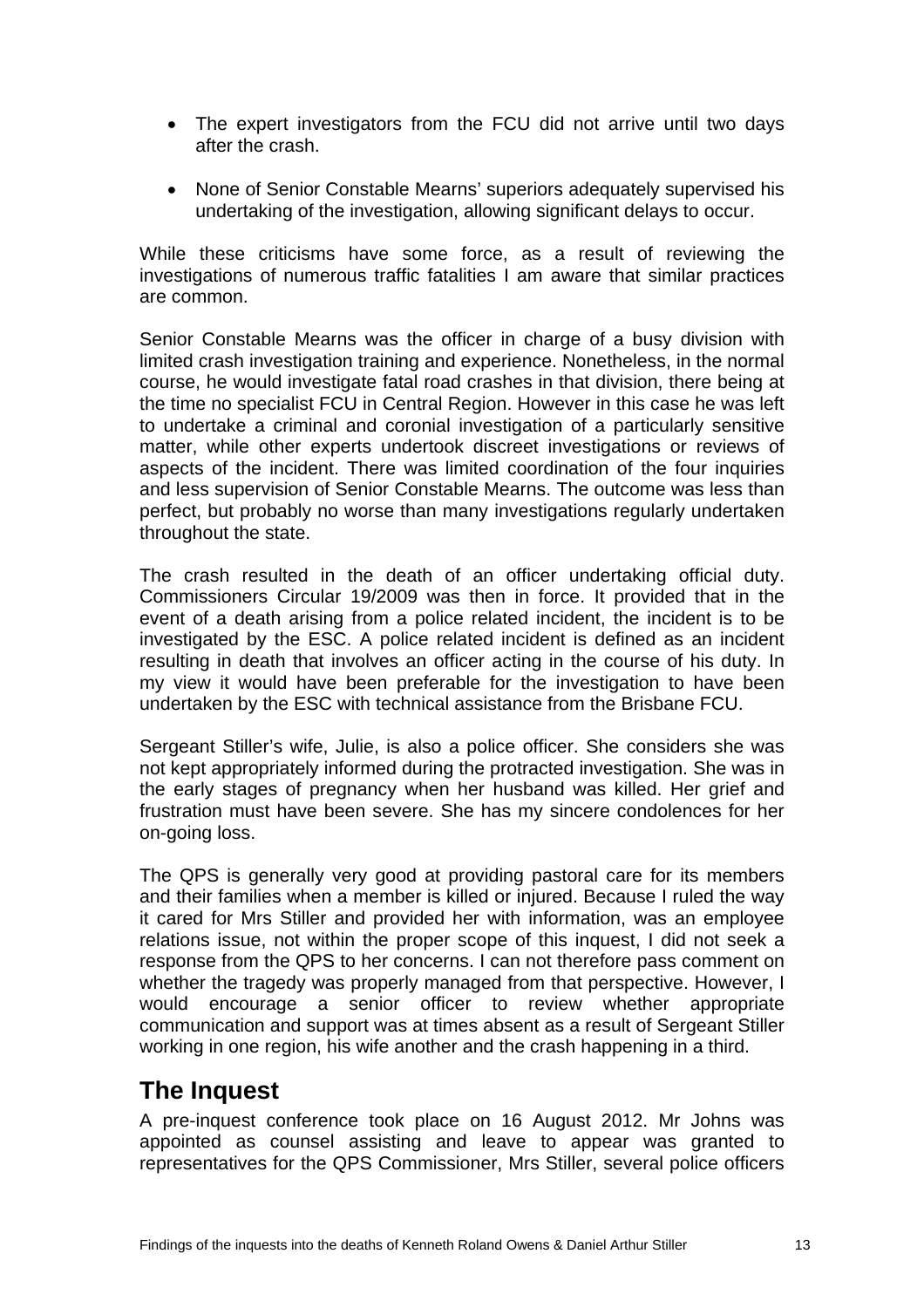<span id="page-17-0"></span>involved in the investigation of the collision and the Department of Transport and Main Roads.

I viewed the scene of the collision with representatives of the parties on 15 October 2012. The inquest commenced in Brisbane on 17 October and continued for three days. Evidence from one further witness was heard on 26 October 2012. During the inquest leave to appear was granted to Mr Dodd.

All of the statements, records of interview, medical records, photographs and materials gathered during the investigation were tendered at the inquest.

Detailed written submissions were received from all those granted leave to appear. They were very helpful.

### **The evidence**

#### *The wide load escort*

On 27 November 2010 transport company, NQ Group Pty Ltd applied to the QPS Central Permit Support Unit (CPSU) for a permit to transport a CAT 793F dump truck with cab from Kerry Road, Archerfield to Rolston Mine, Springwood Road, Rolston.

The permit was issued authorising the transit of the wide load between Tuesday 30 November at 12:05am and sunset on Wednesday 1 December via a specified route that included the Bruce Highway.

The permit required the transporters to comply with policies and procedures collectively referred to as 'Guidelines for excess dimension vehicles carrying indivisible articles, special purpose vehicles and vehicles requiring a pilot or escort in Queensland, Form 4'. Understandably, these procedures are usually called the Form 4 Guideline.

Upon becoming aware of the proposed transport, an officer in the CPSU sent a service wide email seeking volunteers among appropriately qualified police officers to participate in the escort of the wide load.

No officers volunteered and so another member of the CPSU staff contacted Sergeant Stiller and Sergeant Norrish and asked them if they were prepared to do the job. Both agreed.

The escort vehicles consisted of one marked QPS sedan with lights and sirens, one marked QPS motorcycle with lights and sirens and two privately operated escort vehicles with rotating orange lights and signs.

Sergeant Stiller was on the police motorcycle and Sergeant Norrish drove the marked police car.

Sergeant Norrish attended at the Hastings Deering storage facility on Kerry Road, Archerfield at about 11:45pm on the evening before the escort was to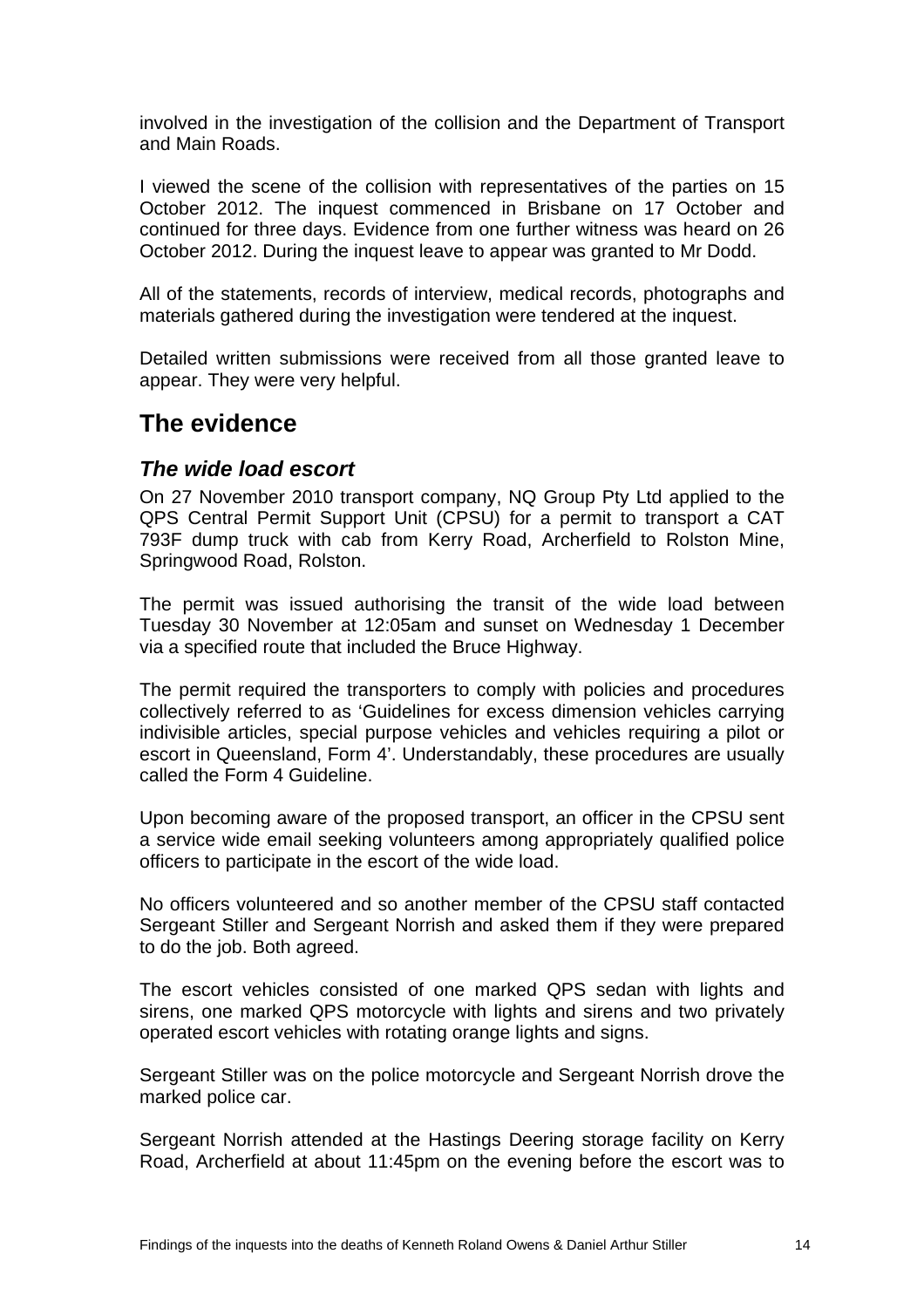commence. He took up with the two wide load escort pilots and checked their licences and pilot accreditation. Sergeant Stiller was also in attendance.

While these preliminary matters were being attended to, it began to rain heavily.

One of the documents Sergeant Norrish commenced was a fatigue management log on which were to be recorded rest periods, travel periods and distances travelled.

The officers inspected the prime mover, trailers and load and measured its dimensions. They noted that it was within the 35 x 7.49 metres specified on the permit.

As the officers undertook these inspections they marked off the details on an oversized load checklist designed for the purpose.

At approximately 12:30am the wide load left the holding yard with the civilian pilot, Bob Martin driving at the head of the convoy. His vehicle had a large sign reading 'oversized vehicle' ahead and a rotating orange warning light on its roof. That vehicle was followed by Sergeant Stiller's motorcycle and then Sergeant Norrish's marked police vehicle. Both the police vehicles had illuminated rotating blue and red warning lights. Behind the wide load followed the second civilian escort vehicle marked up and illuminated in the same way as the one at the head of the convoy. The wide load and all escorting vehicles could communicate with each other via two way radio.

The speed of the convoy varied according to road conditions from as slow as 15 kilometres an hour up to 70 kilometres an hour. After about two hours the convoy stopped so the load could be checked and if necessary the chains retensioned. After 15 minutes the convoy continued.

On open sections of road once the convoy had cleared the metropolitan area, the lead pilot vehicle was up to two kilometres in front of the wide load. Sergeant Stiller was approximately 800 metres in front of it and Sergeant Norrish approximately 500 metres ahead. As the various piloting vehicles came across traffic travelling in the opposite direction it was ushered to the shoulder of the carriageway to allow the wide load to proceed.

The primary role of the pilot vehicles in front of the load is to warn oncoming traffic of the oversized load and to signal them to move over. When other heavy vehicles were encountered, radio communication was used to inform them of the size of the load, how far behind the first pilot vehicle it was travelling and to warn them to pull over.

At 5:30am when the convoy was near the township of Moore another lengthy stop was necessary during which the escort crews took time out to rest. They set off again at 7:30am with the escort vehicles in the same order as when they had left Archerfield.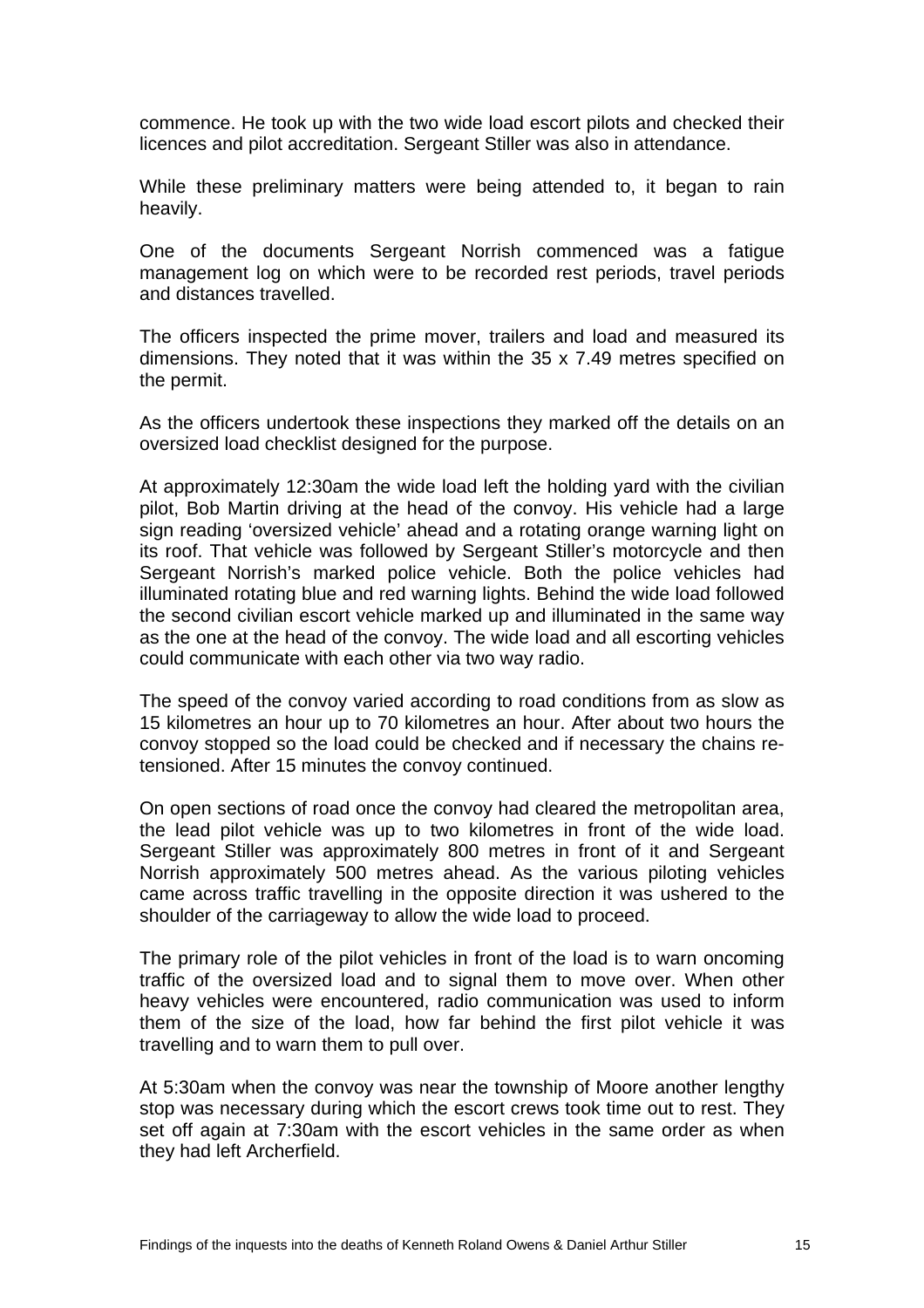At 11:00am the convoy stopped for a rest and meal break at Goomeri. At 11:30am they left and continued north along the Burnett Highway again in the same formation.

At about 3:30pm the convoy came onto the Bruce Highway at Booyal. The volume of traffic increased. Along this section the lead pilot vehicle stayed on the left hand side of the road's centre line and motioned for cars to pull over and communicated with heavy vehicles by two way radio. A kilometre or so further back, Sergeant Stiller rode along the centre dividing line also signalling with his hand for cars and trucks to pull over. Sergeant Norrish followed some 300 metres behind him with his vehicle almost all on the incorrect side of the centre dividing line forcing vehicles completely off the carriageway. This was necessary because the wide load, which was about 7.5 meters wide, took up both lanes which were about 7 metres wide in total.

The convoy stopped for about 15 minutes in Gin Gin before continuing north on the Bruce Highway. They stopped for the day at Miriam Vale at about 4:00pm.

The convoy members reconvened at about 4:30am the next morning. It was raining lightly at that time and it was apparent it had rained over night as the ground was wet. Sergeant Stiller was wearing yellow police issued wet weather gear. Because it was raining and overcast the officers decided the convoy should not depart until about 5:30am when more light could be expected.

While they were waiting Sergeant Stiller and Sergeant Norrish discussed in what order they would travel during the day. Sergeant Stiller stated words to the effect '*I would rather be out in front. I don't like getting out in front of trucks when I'm on the bike'.* This referred to the fact that the lead police vehicle usually positioned itself in about the middle of the roadway whereas the second police vehicle was required to move right over to the incorrect side of the road to ensure oncoming traffic got right off the roadway to allow the wide load to pass. Sergeant Norrish readily agreed to Sergeant Stiller's request.

The convoy entered onto the Bruce Highway at about 5:30am in the same formation as previously and headed north. It was still drizzling and the roadway was wet.

A concerning description of the way the escort was being managed was provided by a truck driver travelling south who came upon the wide load just south of the Calliope cross roads.<sup>7</sup> He was driving a B double tipper loaded with 64 tonnes of gravel. He said he was travelling south at about 100 kilometres an hour when he came upon the first pilot vehicle who told him over the UHF radio; '*There's seven and a half metres coming mate'*.

He immediately began reducing his speed. Shortly after the pilot vehicle passed him the driver saw a police motor cycle about 100 metres ahead of

<span id="page-19-0"></span>  $<sup>1</sup>$  See ex B10 statement of Gourley</sup>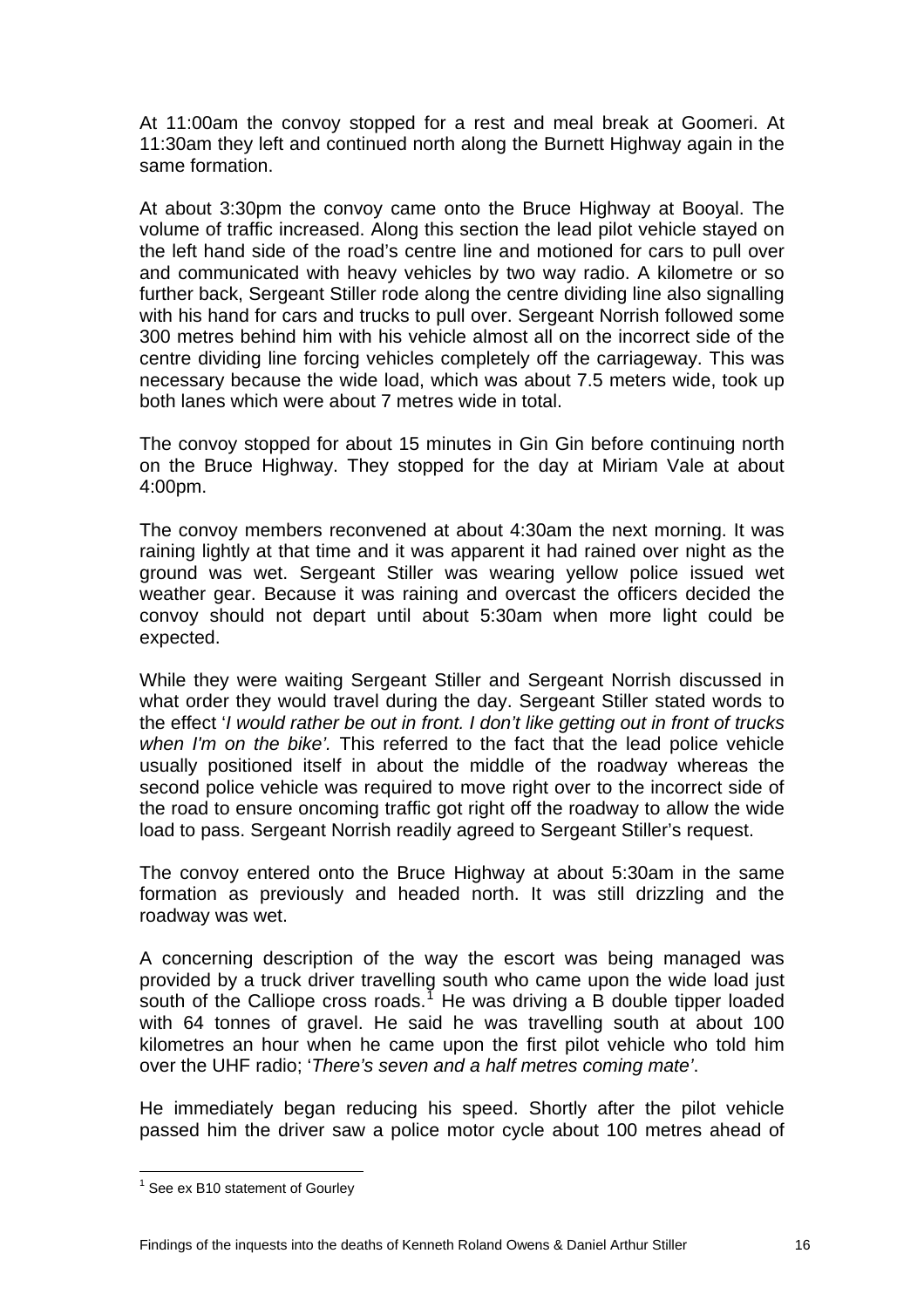him, travelling north in the south-bound lane. This prompted him to brake more heavily. The motorcycle stayed in the truck driver's lane until it was only about 50 metres in front of the truck.

By the time the truck passed the motorcycle, the driver had managed to reduce the truck's speed by between 20 and 25 kilometres an hour. He then noticed approximately 200 metres ahead of him a police sedan also travelling towards him. He could then see the wide load about 100 metres behind the police car. He described his reaction in the following terms:

*From this point onward it was all emergency go, as I was still travelling at around 80 kilometres an hour with a 64 tonne load. I was able to pull up and stop my truck within 300 yards. I had pulled over about 100 metres before the overtaking lane. I had driven off the road with one wheel riding on the dirt as there was only about 18 inches of dirt outside the bitumen before it dropped off about 6 -7 foot. If the shoulder had given away under my weight I would have rolled over. I wasn't happy with being given very little notification considering the location, being a bend in the road, which didn't allow for too much room on the road and which didn't give the pilot vehicles or the police a great distance of vision to alert other motorists, in particular heavy vehicles.*

Approximately 20 kilometres south of Mr Larcom, due to the road features which had slowed the progress of the wide load, Sergeant Stiller stopped his motorcycle and Sergeant Norrish drove his police car up beside him where they had a light hearted conversation for a few minutes. As the wide load was approaching, but still about a kilometre behind, they both set off again. It was apparent to Sergeant Norrish that Sergeant Stiller was using his mobile phone via a blue tooth connection. Indeed, it seems likely Sergeant Stiller was on the phone when the crash occurred and had been for some minutes before hand.

Shortly after this they came to a section of the highway that expanded to three lanes to allow traffic travelling south to overtake. $2^2$  $2^2$  The escort party took advantage of this to allow traffic caught behind the wide load to overtake it. This involved the two lead escort vehicles stopping southbound traffic, relaying this to Sergeant Norrish who then gave the escort vehicle behind the load the 'all clear' to allow vehicles to pass.

At about the same time, a wide load heading south stopped at the southern extremity of the southbound overtaking lanes so the two wide loads could pass on the three lane section. This had been suggested to the pilot of that vehicle in a radio transmission by the pilot of the load Sergeant Stiller was escorting.

<span id="page-20-0"></span>**EXECTS 2**<br><sup>2</sup> Sergeant Norrish said his statement that the overtaking lane is for northbound traffic (ex B21 para 67) but I conclude he is mistaken. See also statement of Davies (ex B6) which confirms this.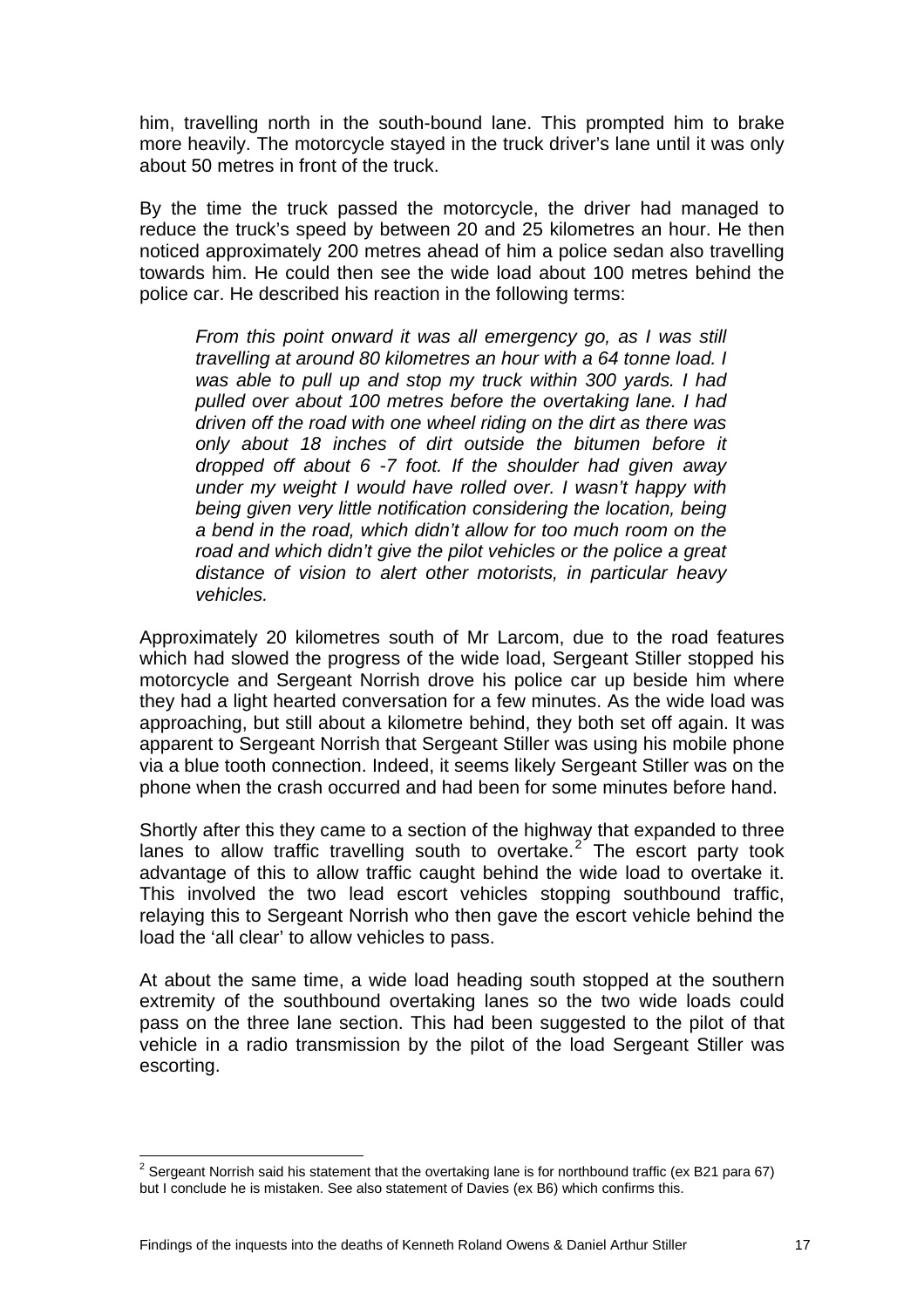#### <span id="page-21-0"></span>*The collision*

The crash occurred fifteen kilometres south of Mt Larcom. Approaching the crash site from the south, the Bruce Highway comes over a crest and then runs down a moderate incline in a fairly straight alignment for about a kilometre. For most of that distance it is of three lanes: one for north bound traffic, two for south bound traffic. Just north of where the passing lane for the south bound traffic commences, the highway goes through a dip and then climbs up a short but moderately steep incline into a cutting. Approximately 300 metres further north the road takes a moderate right hand bend to the east. The southbound overtaking lane commences about 300 metres south of the crash scene and the dip where sight of north moving vehicles is obstructed from a south facing vehicle at the crash scene is approximately 500 metres.

John Dodd was a fire officer on extended leave working as a truck driver. Since October 2010 he had been employed by SRT Logistics Queensland Pty Ltd on a casual basis. Initially, he did short haul trips three times per week. By the time of the crash he was driving five nights per week to coastal cities as far north as Rockhampton.

On 30 November 2010, he left Brisbane at about 10:30pm bound for Rockhampton carrying general dry freight. He was driving a 1999 Kenworth prime mover and a 45 foot refrigerated trailer. After a number of short rest stops, he arrived in Rockhampton at about 5.20am. While his truck was unloaded he had a brief rest before he set off for Brisbane at about 6:00am with no freight in the trailer.

There wasn't much traffic on the road. It had been raining, the road was wet and the road verges were soft and muddy.

As Mr Dodd was coming south through the township of Mt Larcom he saw another truck in front of him carrying a load of logs. It is now known it was being driven by Allan Olman. Mr Dodd gained ground on the log truck on the hills so that as he approached the crash site he was approximately three to four truck lengths behind the log truck.

There were two other vehicles in front of the log truck. A Toyota Hilux four wheel drive driven by Charles Curnow and another semitrailer loaded with concrete pipes driven by Leonard Knauth.

The lead escort vehicle proceeded up through the cutting, passed the crash site and went around the right hand bend when it came across those four vehicles. The driver, Mr Martin, said; '*They weren't following too closely but they were close'.* As was his habit he expects he said words to the effect, '*7.5 metre load coming, better find somewhere quick to pull up and stop'*. He believes he heard someone reply *ok* which he assumed came from one of those vehicles.

The driver of the first truck, Mr Knauth recalls the pilot vehicle going past and believes something was probably said over the UHF radio but he doesn't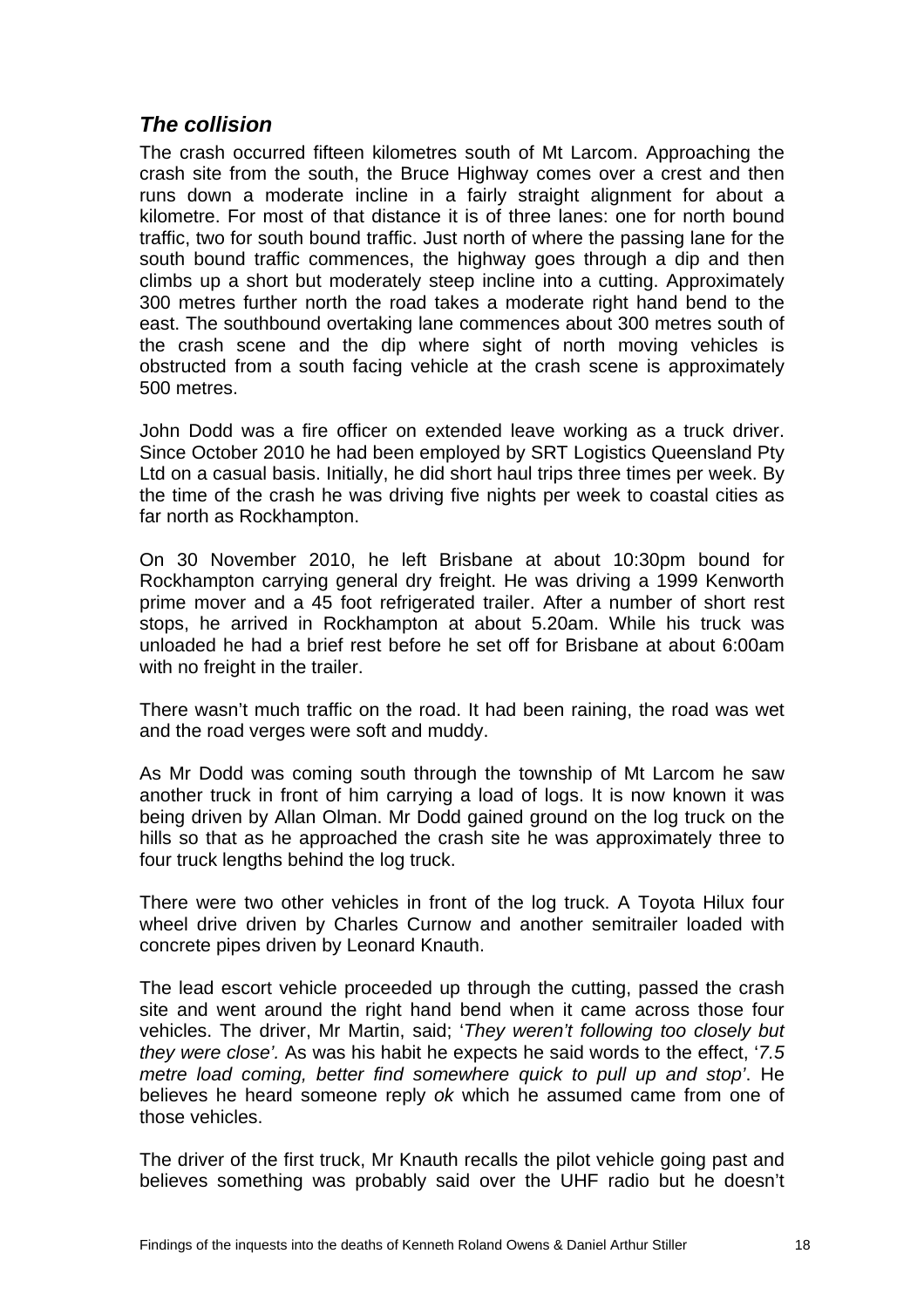recall exactly what. He expects he was advised of a wide load coming. He did not hear any response from any of the other trucks travelling nearby him. On seeing the escort vehicle he took his foot off the accelerator which activated his engine brake causing the vehicle to slow slightly.

He was travelling about 85 to 90 kilometres an hour when a police motorcycle with blue and red lights activated came over a rise towards him. It was in the middle of his lane, or at least on the south bound side of the centre line, when Mr Knauth first saw the motorcycle. It was approximately 200 metres away from him. It prompted him to slow the vehicle further by applying the foot brake so that when the bike and the truck passed he estimates the truck to be travelling at only about 10 kilometres an hour and the motorbike going 30 to 40 kilometres an hour. Mr Knauth was aware there was a truck behind him carrying logs but he didn't take much notice of it at the time. He was still slowing down and looking for where he might pull off the highway. He was concerned because he knew it had been raining and that the verges would be soft. He knew that the south-bound overtaking lane was a short distance in front of him and hoped he might be able to get to that point before the wide load reached him.

He commenced to go down the hill towards the overtaking lane when he heard over the radio that a pilot had been hit. When he looked in his rear view mirror he couldn't see the crash site because it was back over the crest but he could see the top of a trailer that was moving across onto the wrong side of the road. After briefly stopping he went on because he considered he had nothing to do with the crash. Later in the day however, after he had dropped his load and was again travelling north, he identified himself to a police officer at a road block that had been set up to keep traffic away from the site.

Travelling behind Mr Knauth as his truck approached the crash site was a four wheel drive Toyota Hilux driven by Charles Curnow. He had left Emerald at 3:00am that morning heading for Brisbane.

He said at the inquest that the trucks were '*a fair distance apart'*. He said he had been travelling in convoy with the trucks for perhaps 100 kilometres and had never been concerned about the distance between the vehicles. However he was conscience they were all moving along and the trucks '*do have tendency to push you a bit'*. He didn't have his car's UHF radio switched on.

He recalled seeing the civilian wide load escort vehicle come past which caused the truck in front of him to slow. A short time later a motorcycle suddenly appeared from beside that truck. Mr Curnow believes the motorbike was 18 inches on his side of the centre dividing line. The motorcycle seemed to cause the truck in front of him to slow further. He looked in his rear view mirror concerned that the trucks behind him might not slow as quickly. On doing so he saw the truck behind the truck immediately behind him jack knife across the north bound lane. He saw the motorcycle plough into the side of it. Mr Curnow expressed concern at the way the motorbike had just suddenly appeared from behind the truck in front of him.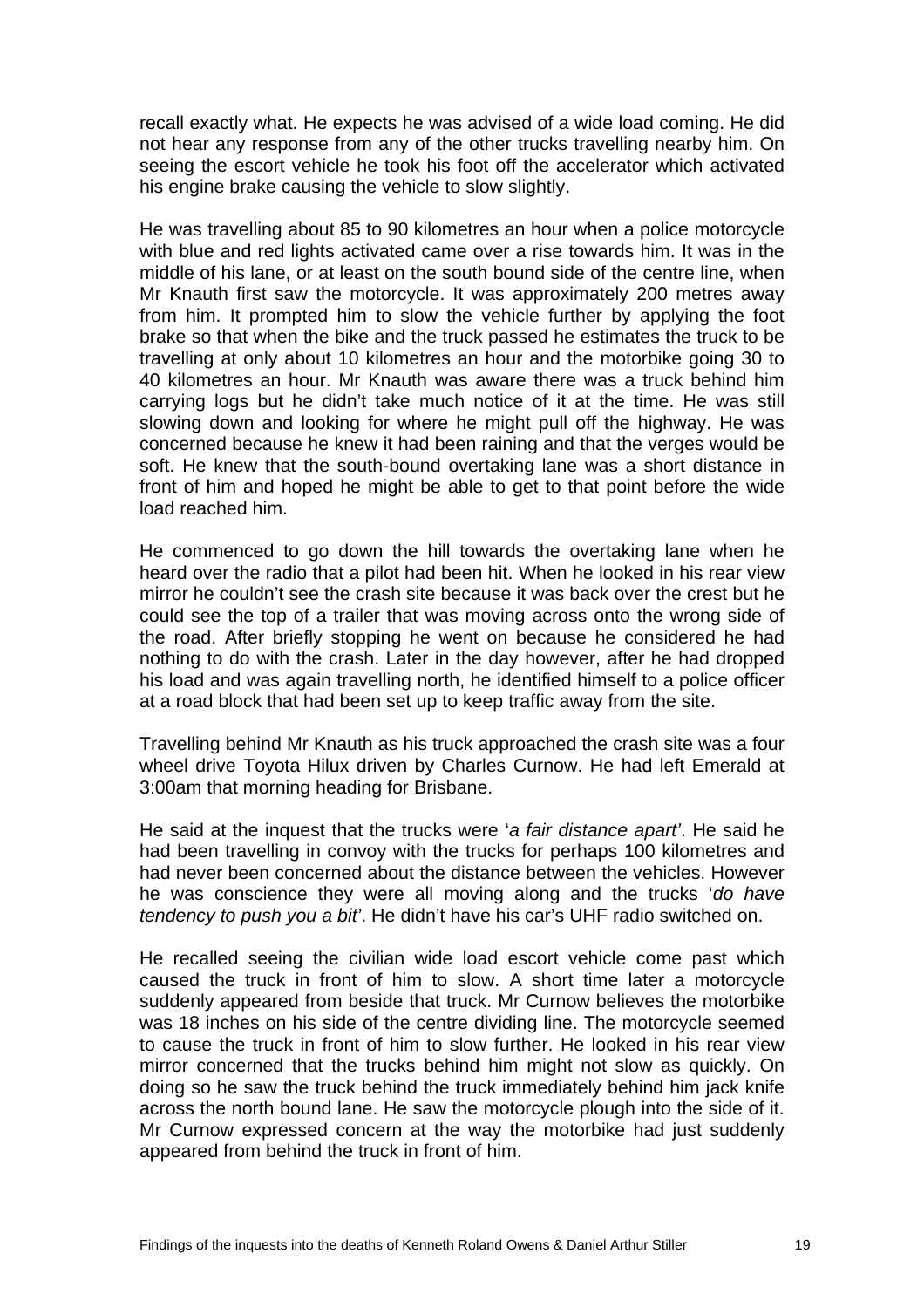Behind Mr Curnow's four wheel drive was the log truck being driven by Allan Olman. He had left Rockhampton at about 6:00am carrying a load of power poles to the Boyne Valley.

He had been aware of a truck in front of him and a truck behind him for some time and he had noted no one had overtaken when passing lanes provided an opportunity to do so. He concluded the vehicles were all travelling about the same speed.

He recalled just north of the crash site seeing the pilot vehicle. He had earlier heard broadcasts that it was escorting a 7.5 metre load.

He claimed the pilot escort said over the UHF radio words to the effect, '*7 and a half metre wide load coming towards you fellas. You should have time to get down to the three laner'.* He said he took that to mean the pilot wanted them to keep travelling until they got to the south bound overtaking lane at the bottom of the hill 300 or 400 metres south of the crash site.

He thought that was a good idea because he considered in view of the rain it would have been difficult to pull over off the side of the road because it was muddy and boggy.

He said when the pilot vehicle went past, the gap in between the four vehicles contracted – he thought so they could all reach the three lane section before the wide load came by. He said they were travelling about 80 to 90 kilometres an hour at this time. He couldn't say how far Mr Dodd's truck was behind him. He said; '*all of a sudden I saw the brake light of the front truck…come on'.* He said it then started pulling off to the left of the road. There was no skidding of that truck but the initial braking was '*fairly hard'*.

He says as that truck pulled to the left of the road he could see a police motorcycle with its flashing lights activated travelling towards him '*just on our side of the white line in the centre of the road'*. He also braked and pulled to the left. He said, '*I jabbed my foot on the brake for a quick hard brake'*. He felt the power poles on his trailer shift forward as he braked causing him to check the load in his mirrors. As he did so he saw the Kenworth behind him '*go sideways towards the centre of the road. It kept slewing to the right into the north bound lane'*. The police motorcycle went past him in the south bound lane but started to veer back towards the northern lane. The Kenworth kept pushing to the right and the police motorcycle hit it near the two rear drive wheels on the passenger side of the prime mover. The prime mover kept skidding across the road into the drain and came to rest against the cutting, doubled back against the trailer. The rider flew off the motorcycle and the motorcycle also came to rest in the table drain.

Mr Dodd was following behind Mr Olman in the unloaded Kenworth. He thinks that as they approached the crash scene, he was three to four truck lengths behind the log truck. They had been in a convoy for an hour or more keeping a fairly regular distance apart. He was also aware of Mr Knauth's truck further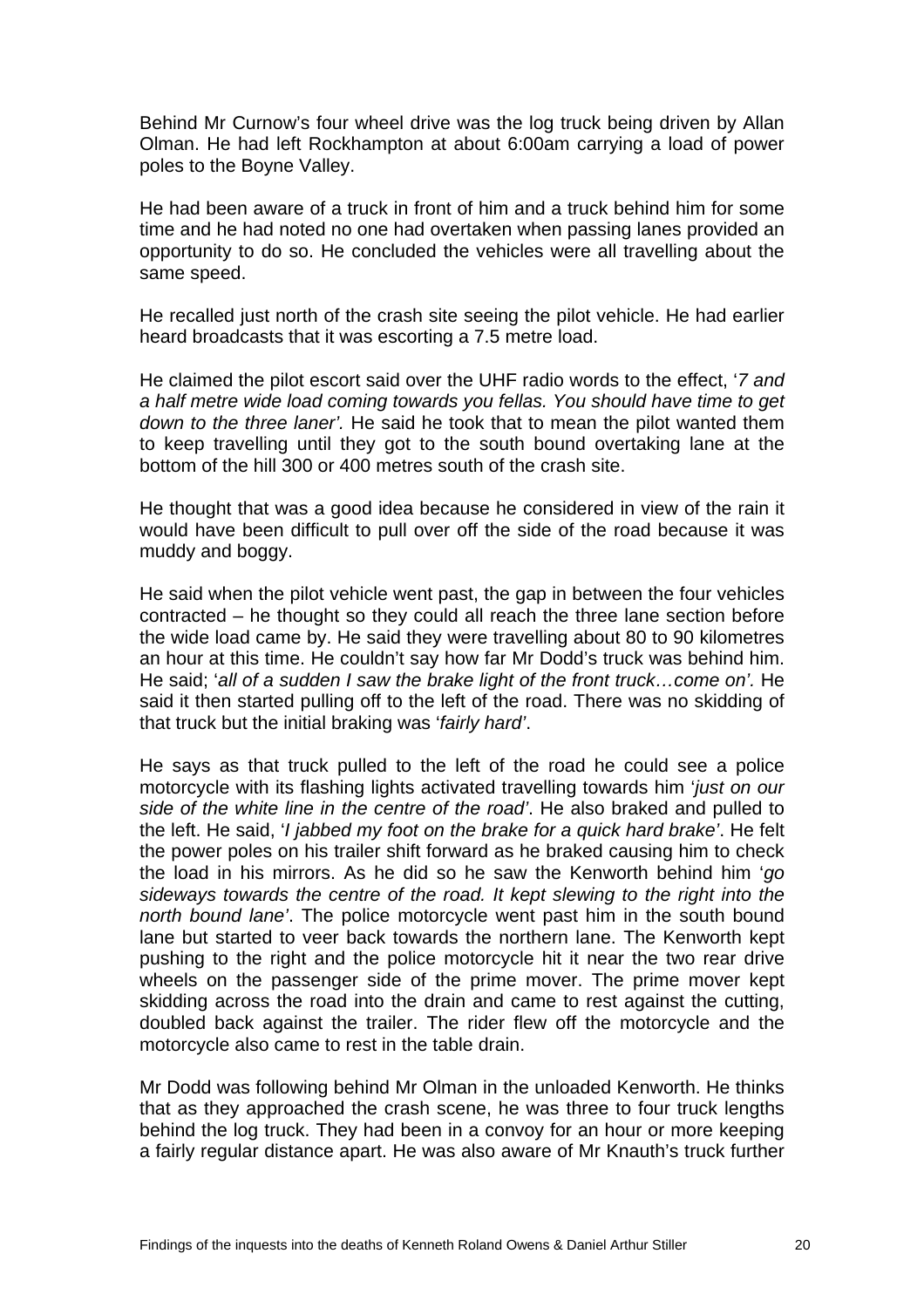ahead. He said in accordance with his usual practice he had the engine brake on the highest setting of 3.

He said at the inquest that he doesn't recall the escort vehicle going past, although he made a comment immediately after the crash that was inconsistent with this. He said that shortly before the crash he heard a broadcast over the UHF radio to the effect; '*there's an overtaking lane up there. I'm going to back off and let you around'.* This may be consistent with what Mr Olman said he heard, or it may be more congruent with the broadcasts that occurred when the wide load escort vehicles facilitated north bound traffic getting past the wide load at the earlier three lane section.

In any event, it seems clear that Mr Olman and Mr Dodd concluded that the their group of vehicles was going to try and pass the wide load on the southbound overtaking lanes so that the trucks would not have to try to get off the road onto the sodden verge. Mr Knauth was also intent on doing this.

Mr Dodd has given various accounts as to whether he saw the wide load approaching including that he did, that he didn't and that he saw something that alerted him for the need for caution. I don't accept the sinister construction of this uncertainty urged by counsel for Mrs Stiller. He told the first officer he spoke to straight after the crash that he had seen the wide load; in later versions he changed this to seeing something unusual on the road ahead. By the time he gave his first account there was absolutely no doubt this thing was a wide load. It is natural he would conflate his earlier sighting with his then current knowledge and say he had seen the wide load. As the wide load was some 600 - 800 metres away at the time of the crash, his uncertainty is not surprising.

Mr Dodd's account of the distance between him and the log truck just before the crash has also varied. When Senior Constable Thiry breath tested him immediately after the crash, he wasn't asked about the distance between the vehicles involved in the incident, but in response to the question; '*What happened?'* Mr Dodd recounted hearing the other drivers discussing a manoeuvre in the overtaking lanes so he '*hung back a little'*. Detective Senior Constable Lindsay spoke to him in the ambulance very soon after the crash and asked, '*What distance were you travelling behind the truck?'* He said, '*I don't know, probably a truck length, maybe a bit more'*. He gave a similar account to Senior Constable Sparkes at the hospital later that day and included a similar estimation in notes he made himself the day after. At the trial of the charge brought against him, he said as the trucks left Mt Larcom and travelled south there was the '*normal'* distance between them which he said was about three truck lengths. He also conceded the distance shortened on hills because he was unloaded. At the inquest he said he was three to four truck lengths behind the log truck when he came around the curve before the straight on which the crash occurred.

I conclude Mr Dodd has sought to increase the distance between his vehicle and the log truck in order to minimise his responsibility for the crash. Whatever the precise gap, it undoubtedly shrunk when the vehicles in front of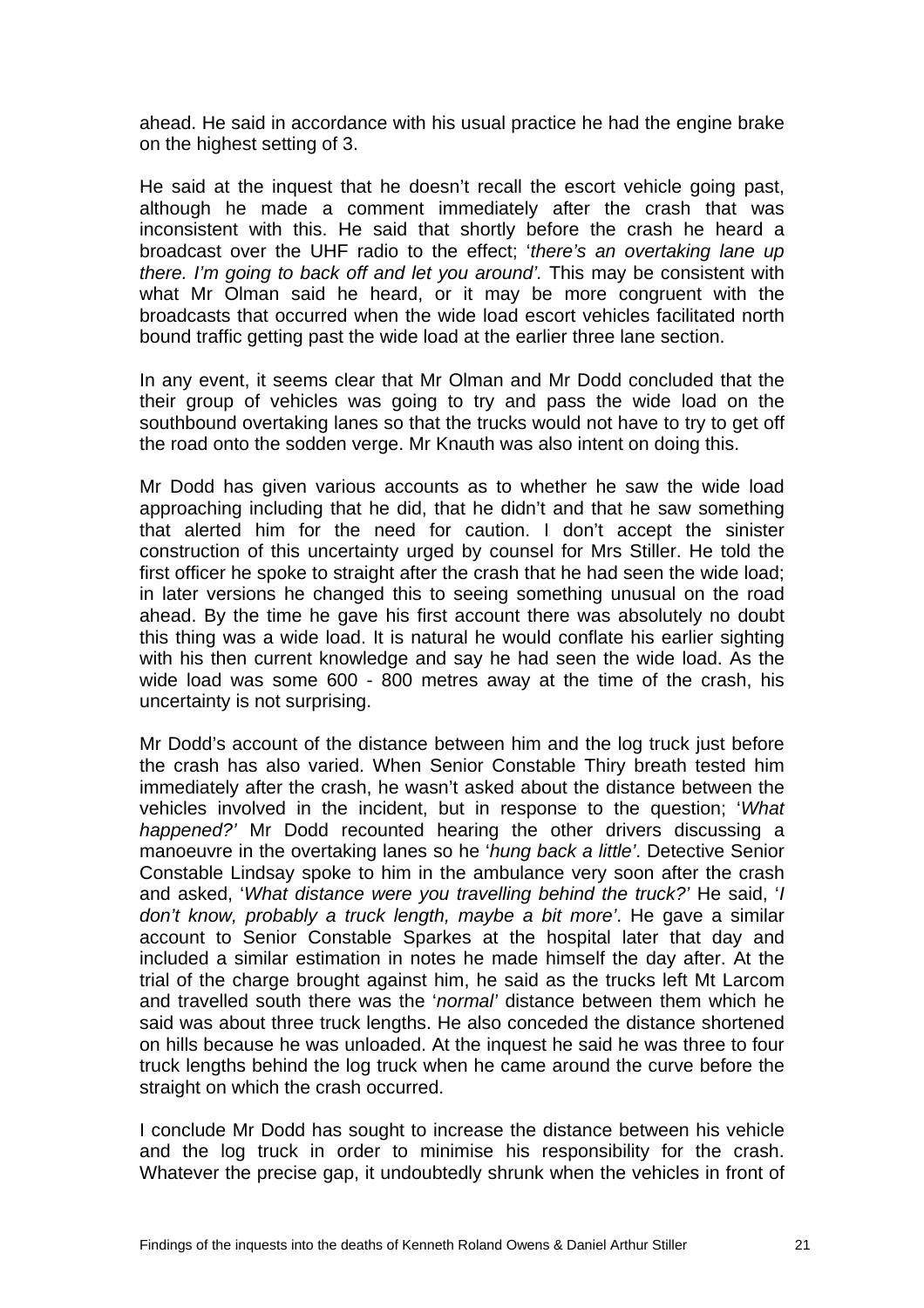<span id="page-25-0"></span>his slowed in response to their seeing Sergeant Stiller's motorbike coming at them.

Mr Dodd said the next thing he remembers after rounding the curve is the brake lights of the log truck coming on causing him to apply his foot brake. Prior to that, he had been relying on the engine brake which activated whenever he took his foot off the accelerator. He said the log truck braked quite severely requiring him to increase his braking. As he did so he felt his trailer moving to the left. He denied touching the engine brake which was set on three throughout the journey.

After the trailer started sliding, he had no control of his vehicle in the next few seconds as it jack-knifed with the front of the prime mover slewing to the right blocking the north bound lane, leaving nowhere for Sergeant Stiller to go but into the side of it, making contact between the two rear drive wheels of the prime mover.

The prime mover came to rest against the cutting on the western side of the highway facing north, with the trailer jammed against it facing in the opposite direction. Sergeant Stiller and his motorcycle came to rest in the table drain on the western side of the highway, a few metres south of the truck.

#### *Specialist investigation findings*

#### **Forensic Crash Unit**

Inspection of the road at the crash site, when coupled with eye witness accounts, confirmed the prime mover had jack-knifed into the path of Sergeant Stiller's motorbike.

A jack-knife usually occurs when the drive wheels on the prime mover lose side force due to their losing traction as a result of locking up due to excessive braking.

Examination of the road found the surface was adequate and had not contributed to the crash. The minimum emergency braking distance for a non ABS assisted heavy vehicle travelling at 100km/hr along the relevant section of road was calculated to be 100 metres.

Testing of the brakes of the trailer-mover found they were within relevant braking efficiency tolerances, but four of the six brakes were out of adjustment in a manner that meant their application after activation would have been somewhat delayed. The brakes on the prime mover could not be tested because of crash damage. However, inspection of them suggested that two of the four drive wheel brakes were out of adjustment in the same manner.

The prime mover's engine was equipped with an Engine Control Module which records various data concerning the engine's performance and driver inputs. As a result of analysing data downloaded from that device, the FCU report suggested the truck was travelling at 101 km/hr 13 seconds before coming to rest as a result of the crash.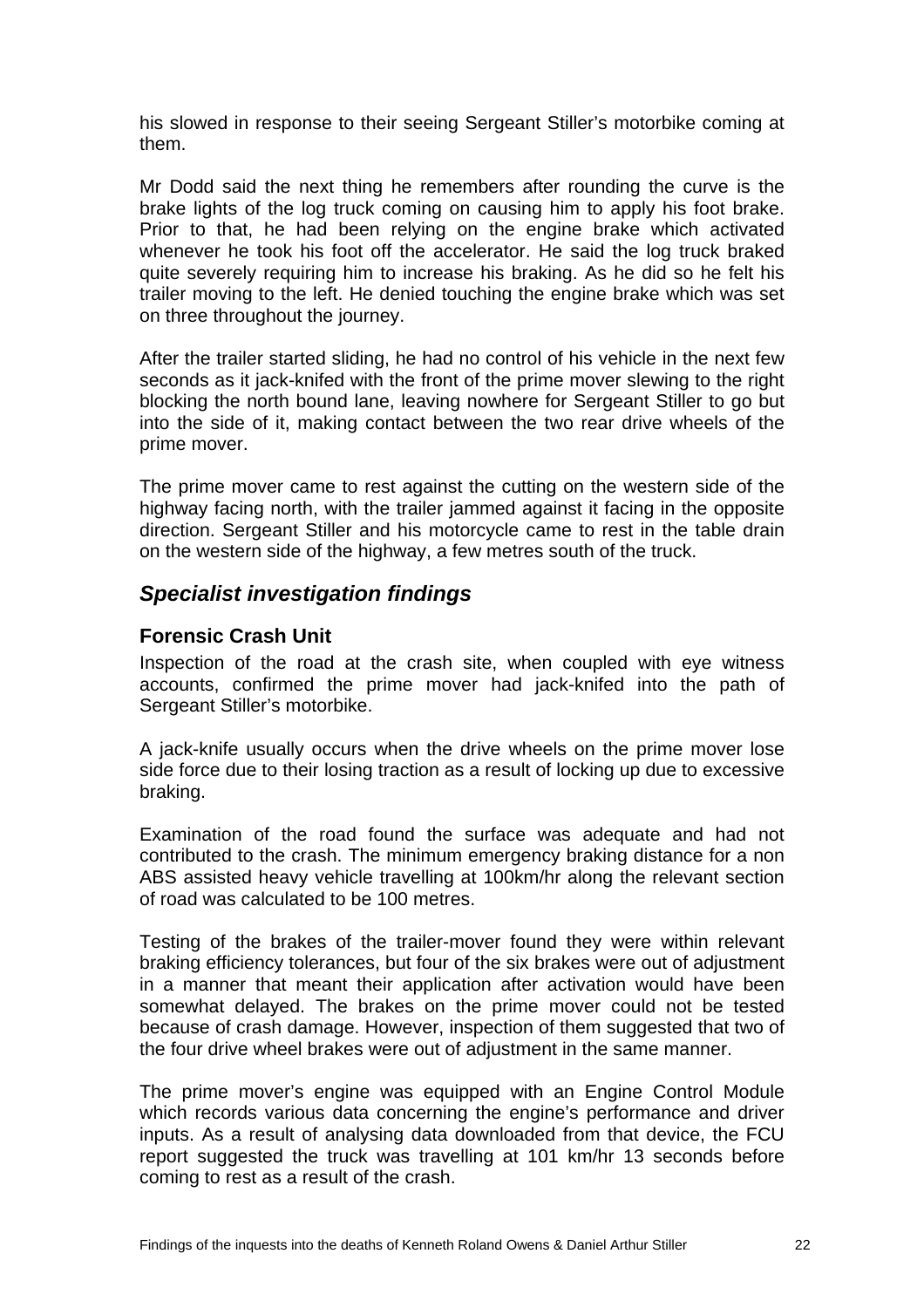<span id="page-26-0"></span>Over the next three seconds the throttle input was reduced to zero, which would have activated the engine brake, were it on. The speed of the vehicle only reduced slightly during this time suggesting that if the engine brake was on it was at a low setting. The GPS data suggests the truck was at this time about 200 metres from the position it came to rest after the crash.

Between seven and six seconds before coming to rest the truck's speed reduced from 96km/hr to 76km/hr without any apparent application of the foot brake, suggesting to Sergeant Stocker that the engine brake was switched on or its setting increased. The data also indicated the prime mover's drive wheels lost traction at this point. It is significant, however, that the engine braking mechanism was unable to be tested because of damage sustained during the crash.

Between six and five seconds before coming to rest the drive wheels locked up for a second or two under input from the foot brake.

A second later the GPS data indicates the truck would have been in the position where the tyre scuff marks in the northbound lane first commence.

This information allowed the FCU lead investigator, Sergeant Stocker, to conclude the motor bike collided with the left rear wheels of the prime mover when the bike was in the centre of the north bound lane. He calculated the truck was travelling at a minimum speed of 42km/hr at impact. He was unable to make any calculation of the motor bike's speed but the lack of debris north of the impact point suggests it was moving very slowly at impact.

#### **QPS WH&S**

A civilian Health and Safety Co-ordinator from the QPS Metropolitan South Region reviewed the incident to ascertain whether any workplace hazards contributed to it.

The review mainly consisted of examining documentation to ensure appropriate QPS policies were complied with.

It concluded that the likelihood of such an incident occurring was *rare* but as the consequences of it were *catastrophic* the overall risk level was *high*.

The report concluded that the policies had been complied with. It recommended QPS members be reminded of their responsibilities concerning the use of mobile phones when driving, and that the Service review the use of motor cycles to conduct wide load escorts.

#### **WH&SQ**

WH&SQ officers did not attend the scene or interview any witnesses. As a result of reviewing documentation supplied by the QPS, they concluded the incident did not indicate a contravention of an obligation under the Workplace Health and Safety Act. Accordingly the agency took no further action.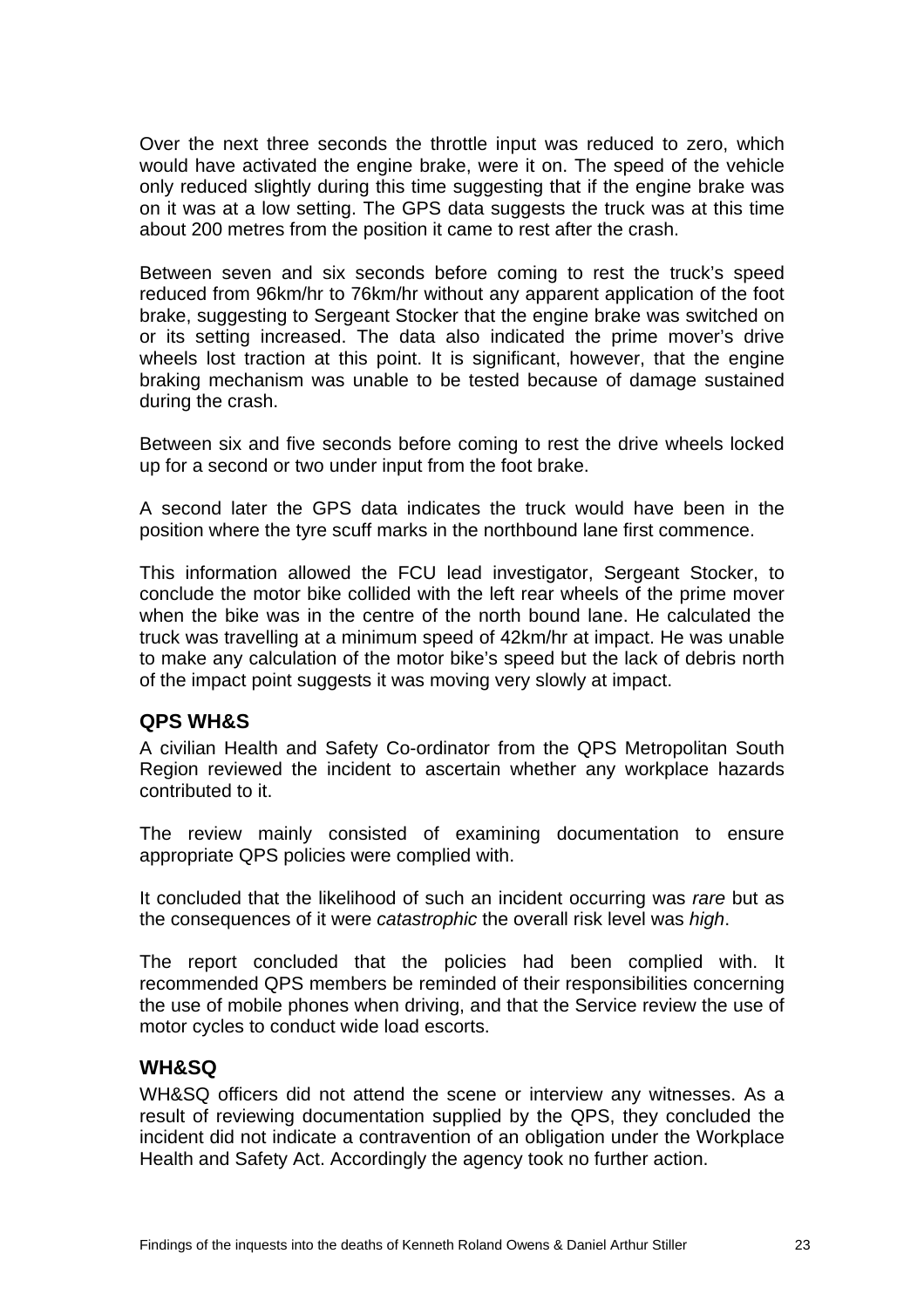#### <span id="page-27-0"></span>*Autopsy results*

An external autopsy examination was carried out on 3 December 2010 by an experienced forensic pathologist, Dr Nigel Buxton.

Samples were taken for toxicological testing and no drugs or alcohol was detected.

Dr Buxton considered the toxicological results, a description of events leading to the death as reported by police and his own observations during the autopsy examination before issuing a certificate listing the cause of death as:

- *1(a) Multiple injuries;* due to or as a consequence of
- *1(b) Motor vehicle trauma*

Dr Buxton noted the injuries to the head were not survivable and that death would have been instantaneous.

#### *The cause of the crash*

The truck with which Sergeant Stiller's motorbike collided was the last in a group of three semi trailers and a four wheel drive which had travelled south in proximity of each other from at least Mt Larcom (the convoy).

As they were carrying different loads the gaps between the vehicles varied with the topography. Mr Dodd was driving a semi trailer at the rear of the convoy. As his trailer was not loaded, he caught up to the other trucks when they were climbing hills. He accommodated this by using his engine brake to slow his vehicle when necessary.

There is no evidence the vehicles in the convoy were speeding or tailgating. There is no evidence fatigue degraded the performance of any of the drivers involved in the incident.

The driver of the pilot vehicle leading the three vehicles in front of the wide load that Sergeant Stiller was also escorting warned on-coming trucks by using UHF radio transmissions. These broadcasts were heard by the trucks he sighted at which they were directed and others on the road.

Shortly before the crash, the lead pilot suggested to the escort of a wide load heading south that it should wait in a three lane section of the highway for the larger northbound load he was escorting to pass. There were also radio transmissions about using that three lane section to allow northbound traffic caught behind the wide load to pass it.

Shortly before the crash the lead escort vehicle passed the convoy. At least two of that group heard reference over the radio to the three lane section and all saw it at about the same time as the wide load also came into view. I think it likely the lead escort vehicle did suggest they try and get to the three lane section before the wide load came by.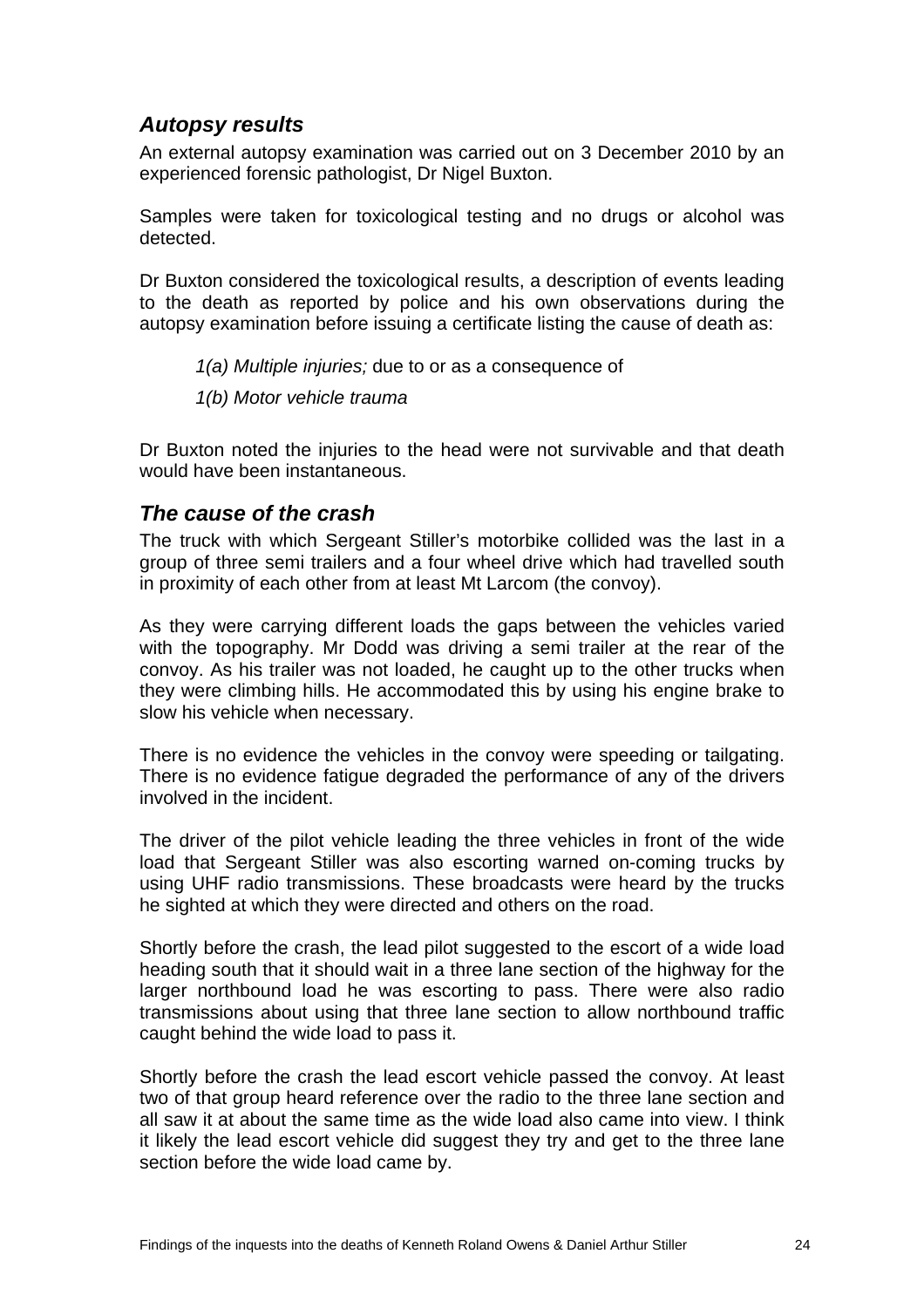While the drivers were separately contemplating whether they should continue to the three lane section, Sergeant Stiller's motorbike suddenly appeared out of a dip in the road, about two hundred meters south of the convoy.

At the point Sergeant Stiller reached the convoy, the trucks could not safely get far enough off the left hand side of the road to allow the wide load to pass because of an embankment and wet and soft road verges.

Because he was riding in the southbound lane, only the driver of the truck at the head of the convoy saw him initially. That driver braked and pulled to the left.

That revealed the motorbike to the driver of the next vehicle. Because it was a much smaller and lighter four wheel drive, its driver had no problem braking and moving out of its way but he expressed concern about the bike's position on the road.

The motorbike caused more problems for the next vehicle  $-$  a semi trailer loaded with logs. Its driver had to brake sharply to avoid it and the slowing vehicles in front of him. So much so that some of the logs slid forward and bent the frame of steel pipes fixed to the front of the trailer. He knew the truck driven by Mr Dodd was behind him and was concerned as to how that driver would react.

When he looked in his rear vision mirror the basis of that concern was borne out: Mr Dodd had continued to follow closely behind the log truck after the wide load pilot had passed the convoy and had to apply the foot brakes of his truck so firmly that the back wheels of the prime mover locked up, causing them to slip sideways. As soon as they were out of alignment with the trailer, its continuing momentum caused the prime mover to rotate into the path of Sergeant Stiller's motorbike.

I don't accept the evidence suggesting the engine brake was applied or its setting increased in the few seconds before the jack-knife. It is based solely on an interpretation of downloaded electronic data - the engine brake itself could not be tested – and it is highly unlikely a driver in Mr Dodd's obviously parlous situation would seek assistance from a mechanism he knew would only gradually slow the vehicle when he needed quick deceleration to avoid a crash. Mr Dodd's evidence that he always drove with the engine brake on setting three is corroborated by his employer and is more likely in my view.

I conclude the crash occurred due to a combination of circumstances:

• The radio communications by the lead escort vehicle were potentially confusing in that they were overheard by road users in the vicinity, other than those to whom they were directed. They made reference to the three lane section of highway.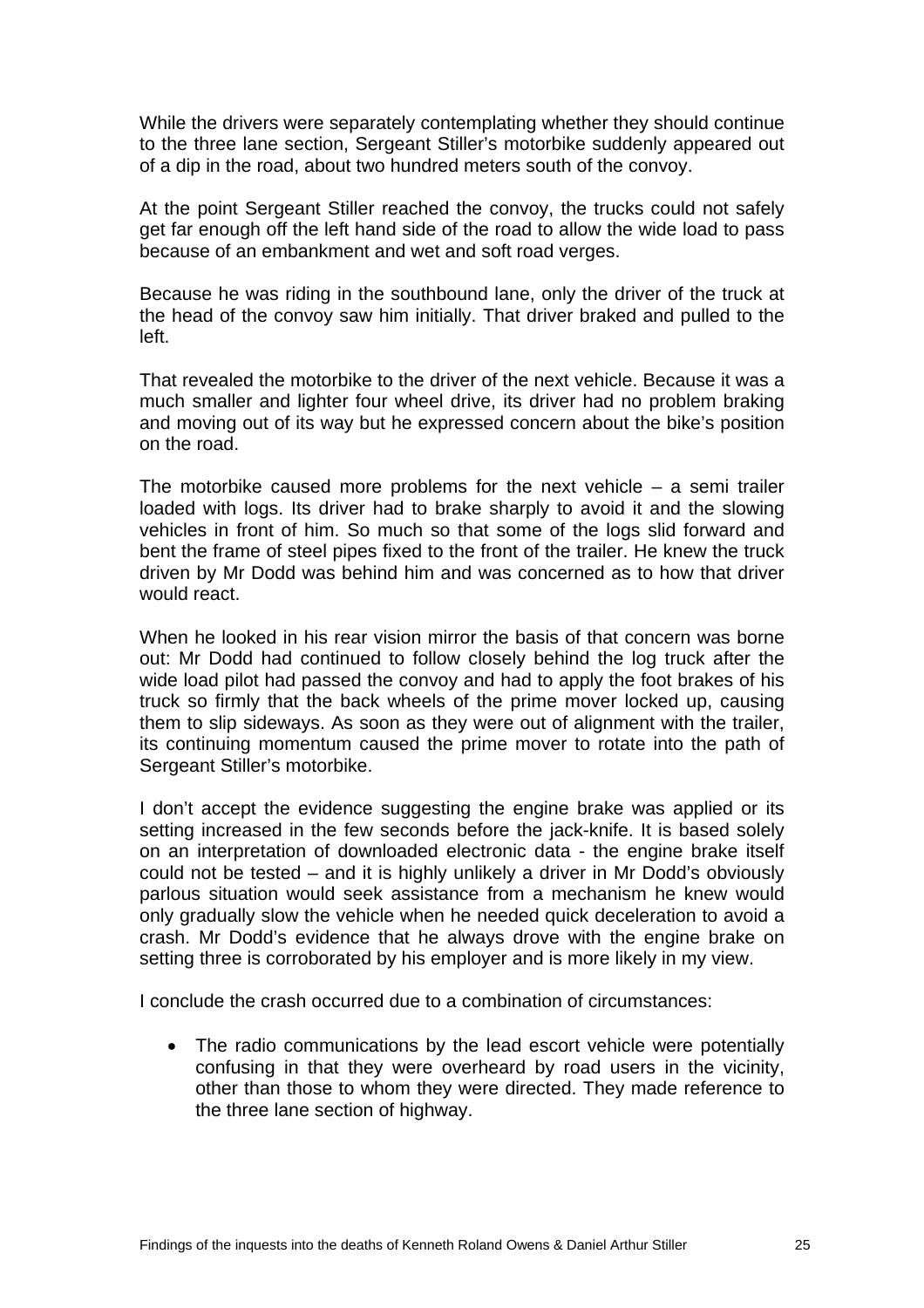- <span id="page-29-0"></span>• The trucks in the convoy were not given clear instructions but invited to find a place of their choosing to stop. It is likely this also included a suggestion they make for the three lane section.
- Those escorting the wide load gave insufficient regard to the need for other vehicles to get completely off the road when the highway was only of two lanes and the difficulty this would pose for heavy vehicles.
- The convoy was ushered off the road by Sergeant Stiller driving north in the southbound lane, even though the trucks could not get off the road at that point due to road features. It was apparent he had not heard the suggestion the convoy make for the three lane section, perhaps because he was talking on the phone at the time of that transmission.
- The motorbike suddenly appeared in front of the first truck in the convoy after emerging from a dip in the road and its position in the southbound lane obscured it from the view of the others in the convoy.
- The first truck and then the other vehicles in the convoy had to brake sharply on account of the motorbike's presence.
- Mr Dodd did not slow sufficiently as the convoy approached the wide load, either because he did not see or did not heed the warning of the lead pilot vehicle.
- When Mr Dodd then had to brake quickly, the wet road and his lack of load combined to precipitate the prime mover jack-knifing.
- Sergeant Stiller had no time and no room to avoid the out of control truck.

#### *Findings required by s45*

I am required to find, as far as is possible, the medical cause of death, who the deceased person was and when, where and how he came by his death. As a result of considering all of the material contained in the exhibits, I am able to make the following findings in relation to the other aspects.

|                    | <b>Identity of the deceased</b> – The deceased person was Daniel Arthur Stiller.                                                                                                                                                       |
|--------------------|----------------------------------------------------------------------------------------------------------------------------------------------------------------------------------------------------------------------------------------|
| How he died -      | Mr Stiller died from injuries sustained in a<br>collision between his police motorcycle and a<br>prime-mover travelling in the opposite<br>direction on the Bruce Highway, while Mr<br>Stiller was performing wide load escort duties. |
| Place of death $-$ | He died on the Bruce Highway south of Mount<br>Larcom in Queensland.                                                                                                                                                                   |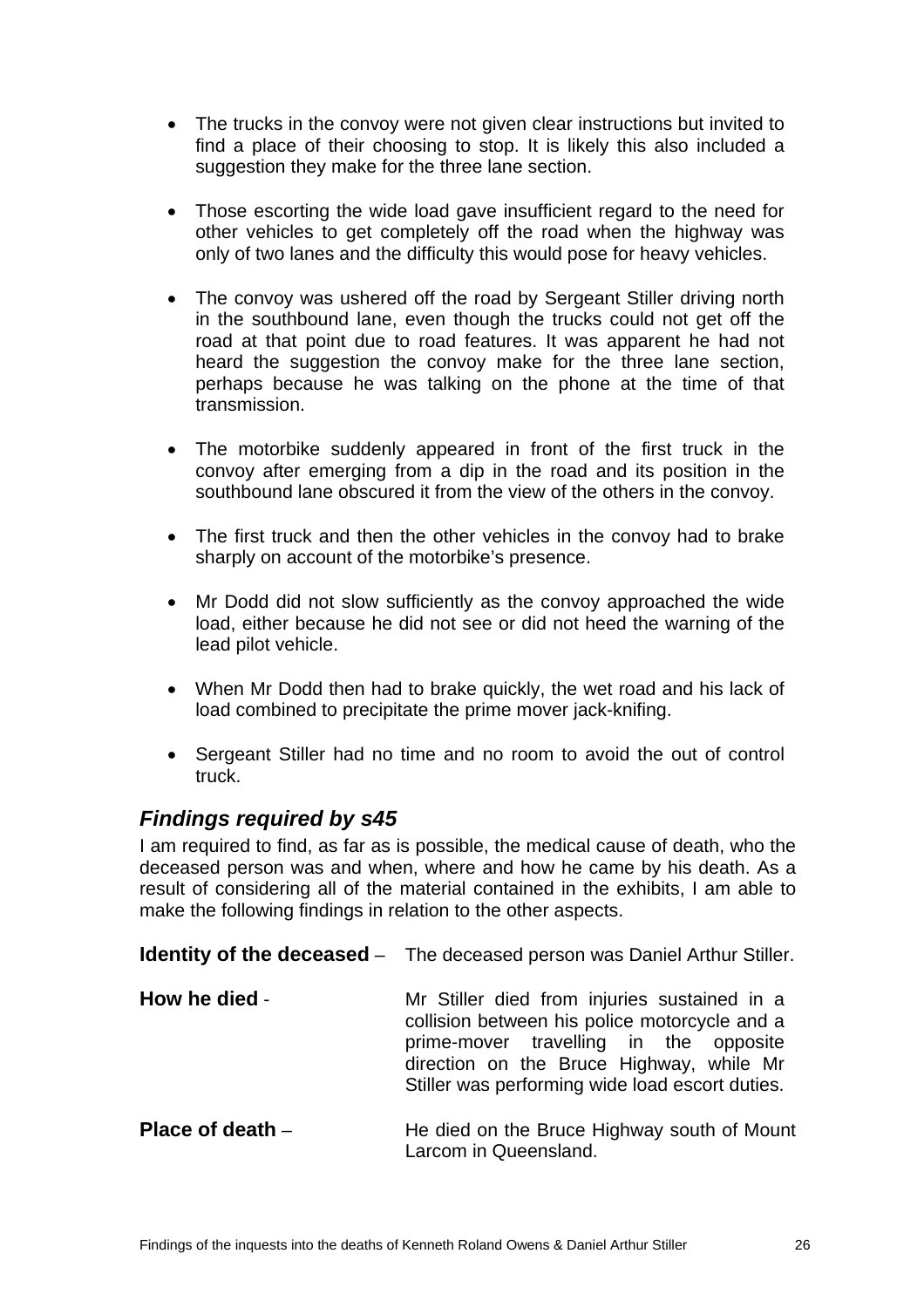<span id="page-30-0"></span>

| Date of death $-$ | He died on 1 December 2010.                       |
|-------------------|---------------------------------------------------|
| Cause of death –  | Mr Stiller died from multiple injuries associated |

### **Part 3: Section 46 comments and recommendations**

Section 46, insofar as it is relevant to this matter, provides that a coroner may comment on anything connected with a death that relates to public health or safety, the administration of justice or ways to prevent deaths from happening in similar circumstances in the future. The circumstances of the deaths investigated at these inquests raise a number of issues which warrant consideration from this perspective.

with motor vehicle trauma.

#### *Introduction*

The regulation of the movement of excess dimension vehicles or loads on public roads requires the balancing of complex competing public policy considerations: namely, the impact on the financial interests of individuals or organisations involved in development and heavy industry; the effect on the state's economy generally and the safety of other road users.

Nearly 20,000 excess dimension vehicles traversed Queensland roads last year and with continuing growth in the mining sector and other heavy industries significant growth is expected to continue for the foreseeable future. Accordingly, the risk to public safety associated with this activity will only increase unless it is adequately managed.

Generally part 3 of the Transport Operations (Road Use Management – Mass Dimensions and Loading) Regulation (MD&L) prohibits the use of vehicles on public roads that exceed 2.5 metres in width, unless an appropriate permit has been granted pursuant to part 6 of the regulation.

The Department of Transport and Main Roads (TMR) is responsible for administering these regulations, although QPS members authorised by the Commissioner have power to issue permits.

Until recently, these functions were handled by police officers across the state with input from other agencies as the circumstances required. Last year, the QPS and TMR joined with Queensland Rail and QR National to create a central agency for the management of these issues state-wide - the Heavy Vehicle Road Operations Program Office (HVROPO).

I am persuaded by the evidence put before the inquest that this body is effectively engaging with the complex issues involved in managing these activities and has appropriate interface with other local and national agencies and groups focussed on reform in the area. I acknowledge the expertise of those involved.

However, I also consider more can be done. The load involved in the death of Sergeant Stiller was nearly 7.5 metres wide. The average width of a lane of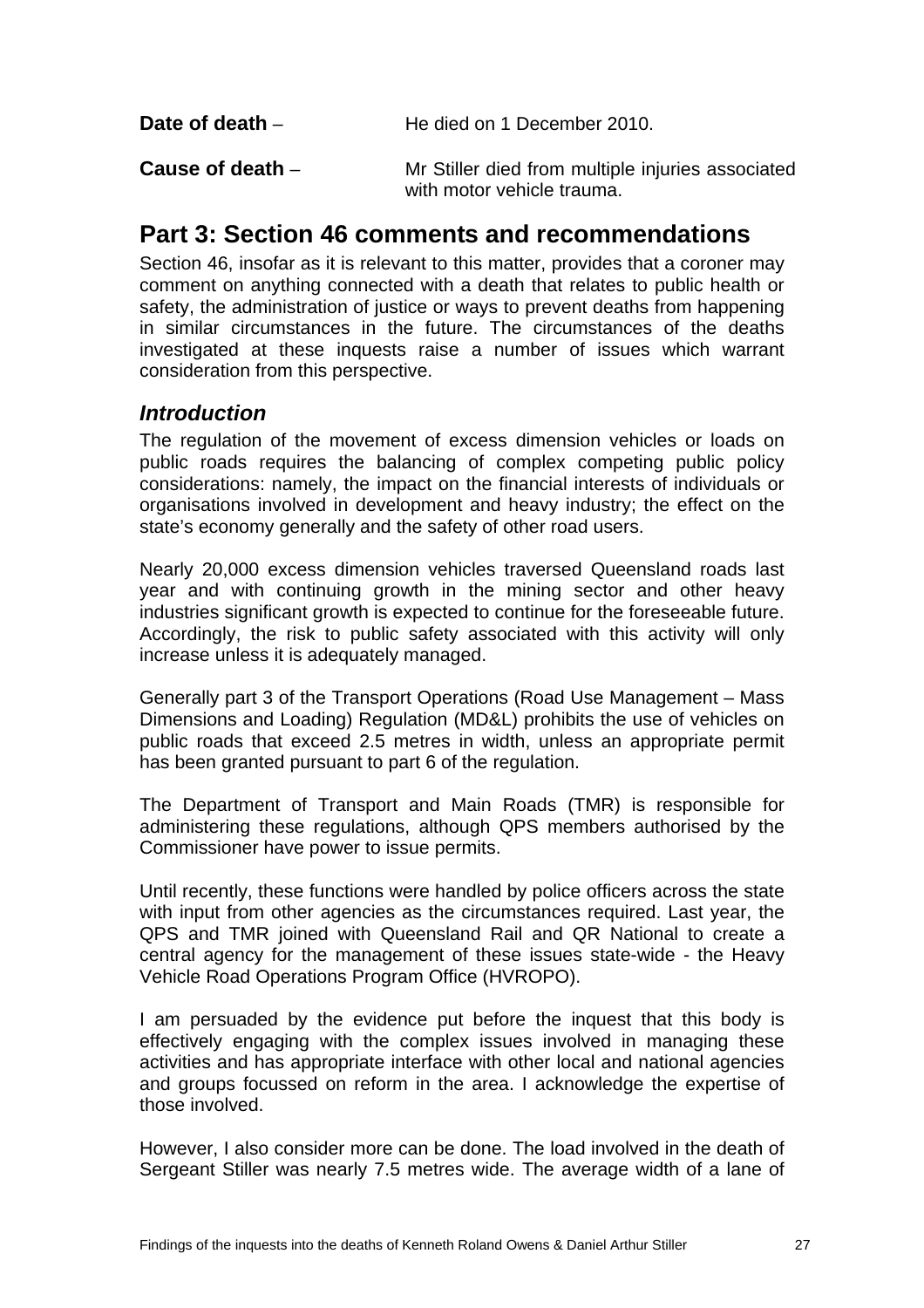<span id="page-31-0"></span>the Bruce Highway is 3.5 metres. It is readily apparent that the movement of such loads create very significant risks that require careful management if they are to be adequately mitigated.

Notwithstanding the extensive work that has been done, I consider the analysis of the circumstances of these deaths by this inquest raises issues which warrant further reflection in an effort to enhance safety, namely:

- **EXECUTE:** Limiting the number of wide loads.
- The movement of wide loads at night.
- The use of motorcycles for wide load escorts.
- **Managing wide loads.**
- The signage on wide loads and escort vehicles.
- Road user's obligations when encountering wide loads.

#### *Limiting the number of wide loads*

If all wide loads pose some risk to other road users, the most effective way of reducing this is to limit the number of such loads. As detailed above, last year 20,000 wide load permits were issued in Queensland and this is anticipated to increase significantly in coming years. I accept there may be economic benefit to the state as a result of the development which flows from the use of oversized items transported to remote locations. However, in view of the inherent danger of such transportation it is important that road transport is not used to move these items if other forms of transport are available. Mere cost savings or convenience should not justify increased dangers to other road users. For example, shipping such loads to the ports of Gladstone or Mackay could very significantly reduce the number of wide loads on a very busy part of the Queensland road network and limit damage caused to the roads by overweight vehicles.

#### **Recommendation 1 – Road transport last resort**

*In view of the risk to other road users and the damage done to the road network by oversize loads, I recommend that permits not be granted to carry such loads if other forms of transport are available.* 

Permits are only granted if the over dimension load is *indivisible*. It seems from the evidence heard in the Owens inquest this criterion may not always be applied with much rigor. The load in that case was a miner's hut which could readily be manufactured to allow flat packing and on site assembly.

#### **Recommendation 2 – Indivisible load review**

*To ensure permits are not granted for the carriage of excess dimension loads that could in fact be made smaller and therefore safer, I recommend the Heavy Vehicle Road Operations Program Office (HVROPO) review the basis on which it accepts loads are indivisible.* 

#### *The movement of wide loads at night*

Generally, wide load permits do not allow the movement of wide loads at night. One exception is in the metropolitan area where there are advantages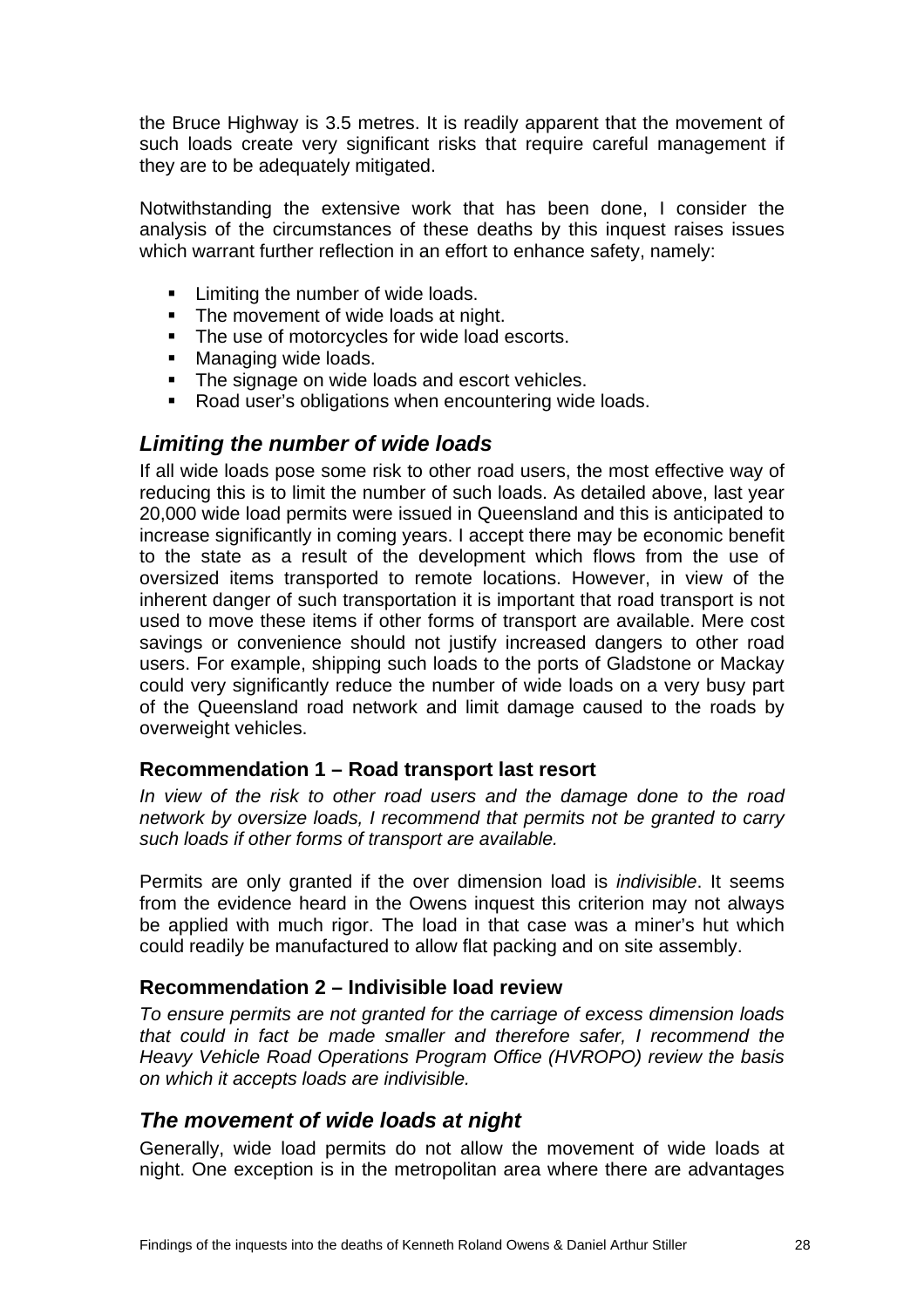<span id="page-32-0"></span>to negotiating confined intersections when minimal traffic may be expected. As other road users in the metropolitan area can be expected to be travelling at low speed and as street lighting aids visibility this is unobjectionable.

However, the evidence presented during the inquest into the death of Mr Owens suggested transporting a load at night through rural areas when the load protruded across the centre lane into the lane used by traffic travelling in the opposite direction, may have contributed to the crash. The driver of that load said that he had undertaken two night trips and he had been involved in a crash on each occasion and had witnessed many near misses.

#### **Recommendation 3 - Limited night travel.**

*In view of the obvious dangers of transporting loads that protrude into adjacent lanes on single lane highways in the dark, I recommend that the practice generally be limited to the metropolitan areas and dual lane carriageways.* 

#### *Use of motorcycle for wide load escorts*

The officer in charge of the State Traffic Support Branch was effusive in support for the use of motorcycles as wide load escorts. With one exception, I did not find his evidence persuasive. The exception was that motorcycles could more easily negotiate around wide loads to assist them to negotiate intersections within the metropolitan area.

I am concerned that motorcycles are difficult to see on the highway. In a view undertaken by the court at the scene of the crash which killed Sergeant Stiller, it was apparent that even on a sunny day and with the bike's coloured lights illuminated, it was quite difficult to see it from any significant distance.

Further, it is obvious if oncoming traffic does not see the motorcycle and a dangerous situation develops, it will be more difficult for the bike rider to take evasive action and he or she will have less protection should a crash occur.

#### **Recommendation 4 – Motorcycles for wide load escorts.**

*I am of the view that the reduced visibility of motorcycles and the increased risk of death or serious injury to the rider should a crash occur make them unsuitable for use as wide load escorts. Accordingly, I recommend that the HVROPO review their continued use.* 

#### *Managing of wide loads*

Three sources of information to this inquest, all experienced 'expert' truck drivers, raise concerns as to whether the management of wide loads is as effective as it could be under current arrangements. The driver involved in the crash that killed Mr Owens told the hearing he had done two wide loads under escort and both had involved crashes and near misses. He indicated he would not participate in any more. The driver of the 4WD travelling with the convoy involved in the crash with Sergeant Stiller worked and regularly travelled around the central Queensland mining region. He said it was a common concern among road users in that region, who discussed the frequency of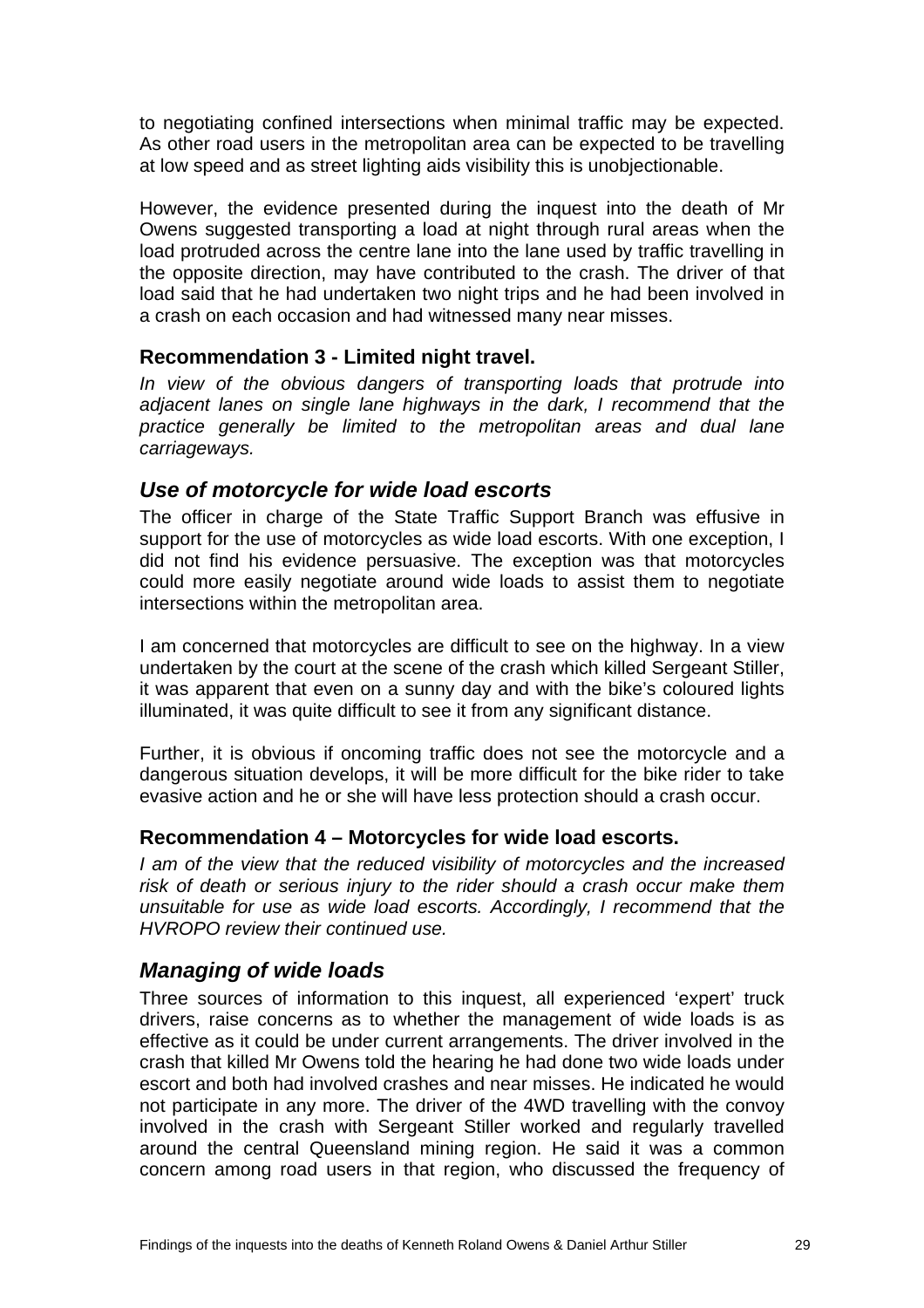<span id="page-33-0"></span>near misses and the impending likelihood of a crash. The third witness to express concern was the driver of a heavily loaded B double who only just managed to stop safely when confronted by the wide load Mr Stiller was escorting, just a few kilometres before the fatal incident. That evidence was corroborated by the description of the way that wide load was managed. It seemed the drivers of the five vehicles involved had only a general understanding of their positions relative to each other and the wide load; the escorts gave imprecise information to the vehicles coming the other way – in effect; '*there is a 7.5 metre load some indeterminate distance behind me, you should find some safe place to move over or stop, if you can';* the vehicles hearing that information could not be sure to whom the communication was directed.

I am not suggesting escort operators are cavalier - rather they are engaged in a hazardous and dynamic activity that is very hard to undertake in a controlled manner. I am not persuaded that the small number of fatalities that have resulted – six in the five years 2005 – 2010 – indicate the activity is as safe as could be. Nor do I presume I have sufficient detailed information to make concrete suggestions as to how it could be improved. However, I understand the recently formed and Brisbane based, National Heavy Vehicle Regulator (NHVR) will later this year begin oversight of the Heavy Vehicle National Law (which is yet to come into effect). In that role it will become a 'one stop shop' for a national approach to heavy vehicle monitoring and regulation. Specifically, the NHVR will be responsible for the implementation and oversight of standardised regulations for mass, dimension and loading of heavy vehicles even though state based agencies will remain responsible for the issuing of licences, the registration of vehicles and associated enforcement action. The NHVR would seem to be the appropriate body to address this issue.

#### **Recommendation 5 – Improved management of wide load escorts**

*In view of the dangers inherent in moving some over sized loads and the increasing frequency with which this will be happening in many parts of Queensland in coming years, it is essential the activity is well managed. The evidence to this inquest indicates there is substantial room for improvements. The National Heavy Vehicle Regulator is the appropriate body to consider how this could best be achieved. Accordingly, I recommend it has regard to the evidence put before this inquest when developing regulations or guidelines for the management of wide loads by escorts.* 

#### *The signage on wide loads and escort vehicles*

Vehicles over 2.5 metres wide are obliged to display a sign *Oversized load*. When escort vehicles are required for a load over 3.5 metres those vehicles are obliged to display a sign *Oversized load ahead*. These signs remain the same even if the load is 7.5 metres wide. The signs provide no information as to the size of the load or what is required of motorists coming upon it.